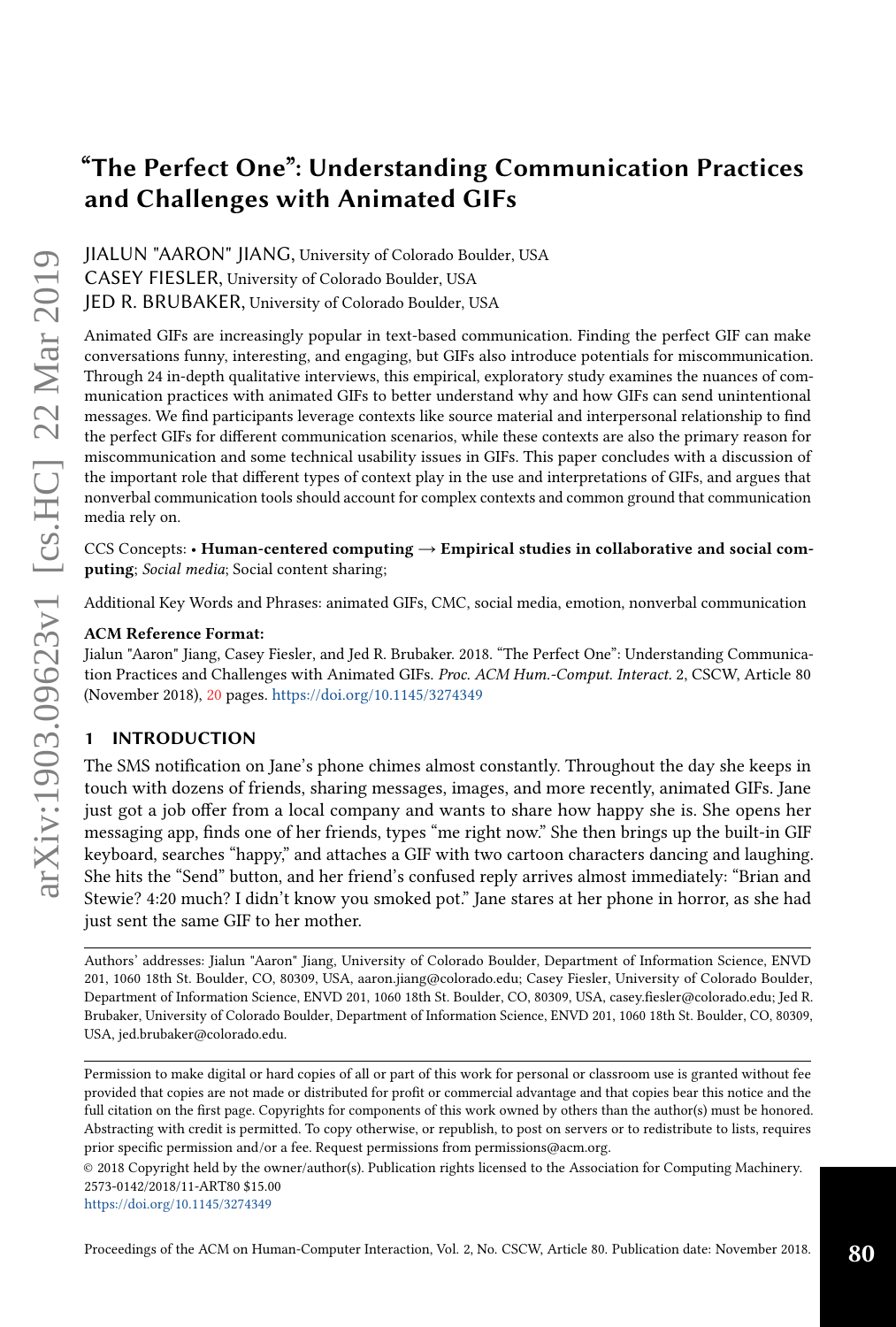Animated GIFs have long been an important part of Internet culture and visual design. Created in 1987 as an image file format with additional support for animation sequences, GIFs grew to become an integral part of the visual Internet during the nineties, flashing "under construction" signs and spinning email icons on personal webpage [\[32\]](#page-19-1). After declining in use for a better part of a decade and seen as a relic of outdated web design, GIFs have resurged through their reintroduction on MySpace and subsequent adoption by online communities like Reddit and Tumblr [\[31\]](#page-18-0).

Although the file format has remained the same, GIFs are now used in a different way, focused on the ability to put snippets of videos into a single file.[1](#page-1-0) GIFs often contain multiple layers of meaning and can perform a wide range of emotions, and have gained significant cultural prominence [\[6,](#page-17-0) [31\]](#page-18-0). These silent, short, usually low-resolution clips now pervade online communication, and have become part of the standard functionality of many social media sites and instant messaging applications. In fact, prior research found GIFs were the most engaging kind of media on Tumblr in terms of likes and reblogs [\[8\]](#page-17-1).

As noted by The New York Times, GIFs are "a way to relay complex feelings and thoughts in ways beyond words and even photographs" [\[19\]](#page-18-1). However, the abundance of meanings in GIFs can be a double-edged sword. Just as we might misinterpret the meaning behind a facial expression, or an emoji [\[30\]](#page-18-2), interpretation poses a problem with GIF communication as well. Prior work has revealed that, similar to emojis, people can have diverse interpretations of the same GIF [\[20\]](#page-18-3). As misinterpretations can cause problems in communication, it is critical that we understand the reasons for misinterpretation, the ways in which miscommunication happens because of it, and the factors at play in people's communication with GIFs in general. Therefore, in this study, we investigate people's experiences of miscommunication when using animated GIFs, and by situating these experiences within their broader communication practices, we also explore the nuanced ways people engage with a novel communication media.

Across 24 in-depth qualitative interviews with GIF users, we heard many stories of miscommunication like Jane's above. Through an analysis of these interviews, we identify ways that people use GIFs, the impact of technical functionality on GIF use, and the nuanced relationship between context in GIFs and communication—while the context communicated through GIFs can enhance communication, it also introduces barriers to use and paths to miscommunication. People want to find the perfect GIFs to convey their emotions to their communication partners, but they often fail to do so due to the lack of consideration of context in the design of the platform. Through a discussion of how GIF use and interpretations are shaped by the interpersonal and communal contexts that the media affords, we contribute a deeper understanding of communication practices with a novel communication media, and discuss design opportunities that prioritize context as a key consideration.

## 2 RELATED WORK

To provide a foundation for understanding communication with GIFs, we summarize literature on nonverbal computer-mediated communication (CMC) and common ground, and then discuss prior work on communication and miscommunication with emoticons and emoji as examples of widely used nonverbal media. We conclude with a discussion of existing research on GIFs.

## 2.1 Nonverbal Communication in CMC

GIFs, like many forms of non-verbal communication, have the potential to introduce ambiguity and miscommunication. In early CMC research, Kiesler et al. and Sproull et al. [\[24,](#page-18-4) [39\]](#page-19-2) noted

<span id="page-1-0"></span><sup>&</sup>lt;sup>1</sup>In this paper, we focus on this currently popular style of GIF, and we refer to animated GIFs as "GIFs" for the sake of brevity.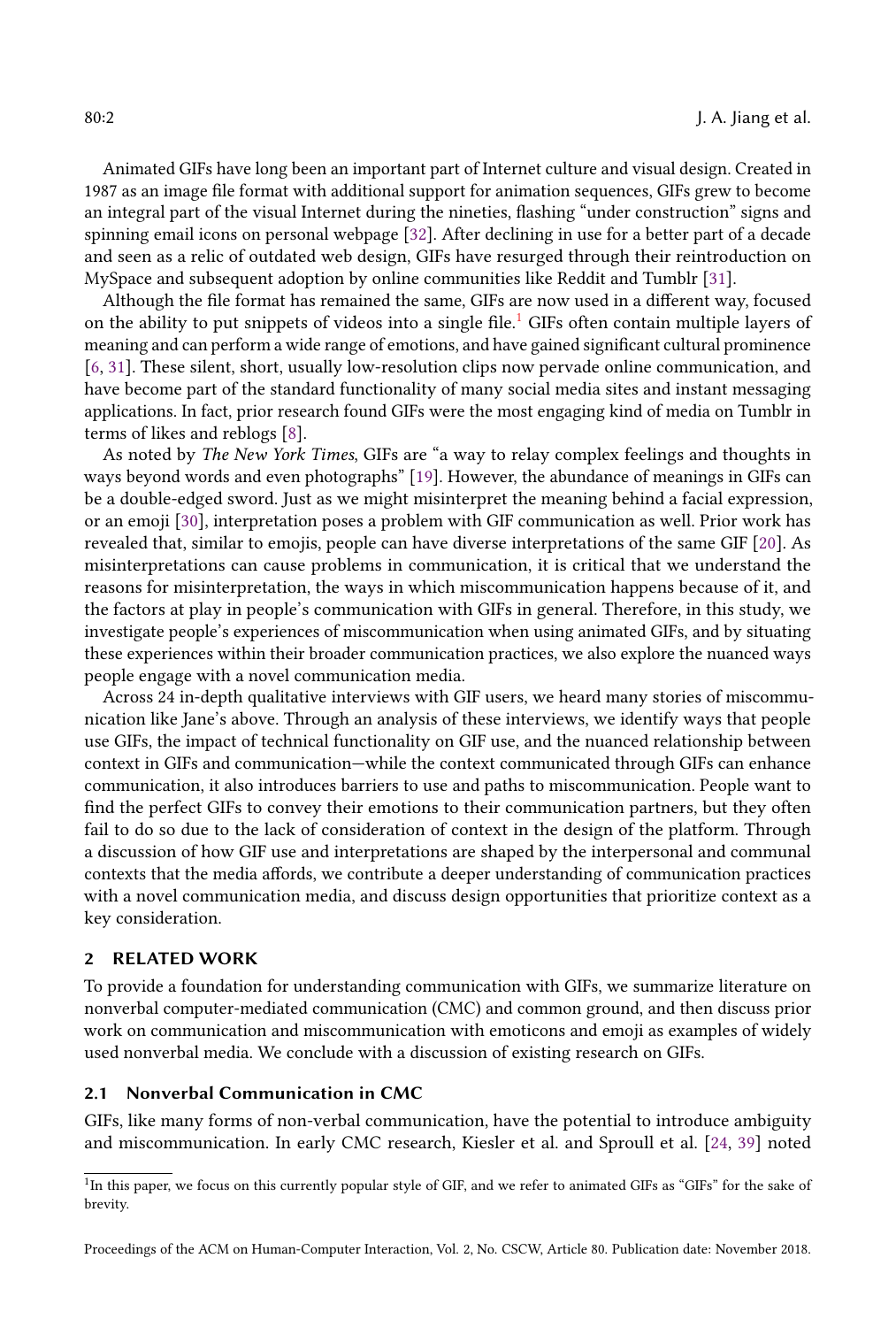that CMC conveyed fewer contextual and nonverbal cues, resulting in a scarcity of social context information. However, later research has acknowledged the availability of nonverbal cues and their ability to significantly affect communicators' perceptions in CMC. In the development of social identity-deindividuation (SIDE) theory, Lea and Spears argued that nonverbal cues were an important source of CMC information used to form impressions when communicating [\[26\]](#page-18-5). In the absence of interpersonal cues, communicators form impressions from whatever limited cues are available.

Other CMC theorists have argued that the absence of contextual cues in CMC can be overcome. Social Information Processing Theory argues that over time, and after sufficient exchanges, communicators develop sufficient personal and relational information to negate the scarcity of cues [\[44\]](#page-19-3). Building on this theory, the hyperpersonal model argues that CMC can surpass face-to-face communication as it allows communicators to strategically manage impressions. Message receivers have idealized perceptions of senders, not only due to the receivers' over-reliance on minimal cues such as word choice and punctuation usage, but also because the senders can selectively present themselves [\[45\]](#page-19-4). This loop of perception intensification enables CMC to exceed the limits of interpersonal communication—it became "hyperpersonal."

## 2.2 Common Ground

While theories such as SIDE and the hyperpersonal model shed light on how people leverage nonverbal cues to form impressions, Clark's theory of common ground [\[12\]](#page-18-6) provides insights into how these cues are interpreted. Clark described the interpersonal contexts and the media contexts that GIFs heavily reference as the personal and communal common grounds, as well as how communicators establish mutual knowledge around these types of common grounds [\[11\]](#page-18-7).

While Clark considers many steps in the process of establishing a shared understanding—from noticing a speech act to understanding its meaning—our work largely focuses on how people make sense of and interpret GIFs' meanings. A successful contribution to the conversation consists of two phases: presentation, wherein the speaker presents an utterance, and acceptance, wherein the addressee provides evidence that the utterance is understood. According to Clark, presentation can be highly complex; this is echoed in our findings, wherein communicators must overcome much technical overhead to present the GIF as intended, and sometimes the overhead does not allow communicators to do so at all. Even when the GIFs are successfully presented, the multiple kinds of contexts that GIFs reference introduce potentials for problems in acceptance—in our case, miscommunication with GIFs. Most miscommunication happens when people receive the message but do not understand its meaning, but in some cases people do not see the message as a form of communication at all (referred to by Clark as State 2 and State 1, respectively).

People try to minimize their collaborative effort to establish common ground, but the effort required and the availability of grounding techniques dramatically differs between different media [\[12\]](#page-18-6). As we will discuss, GIFs as utterances can lead to a complicated presentation phase because of their multiple layers of meanings and references. On the one hand, participants viewed this complicated presentation as a feature of GIFs, as it reflects their various kinds of common ground. On the other hand, participants also described miscommunication when they found their communication partners failed to provide evidence that they completely understood the presentation from GIFs.

#### 2.3 Emoticon and Emoji

Given the limited scholarship on animated GIFs, we leverage scholarship focused on emoticons and emoji, especially as they are also nonverbal media commonly used to supplement text communication.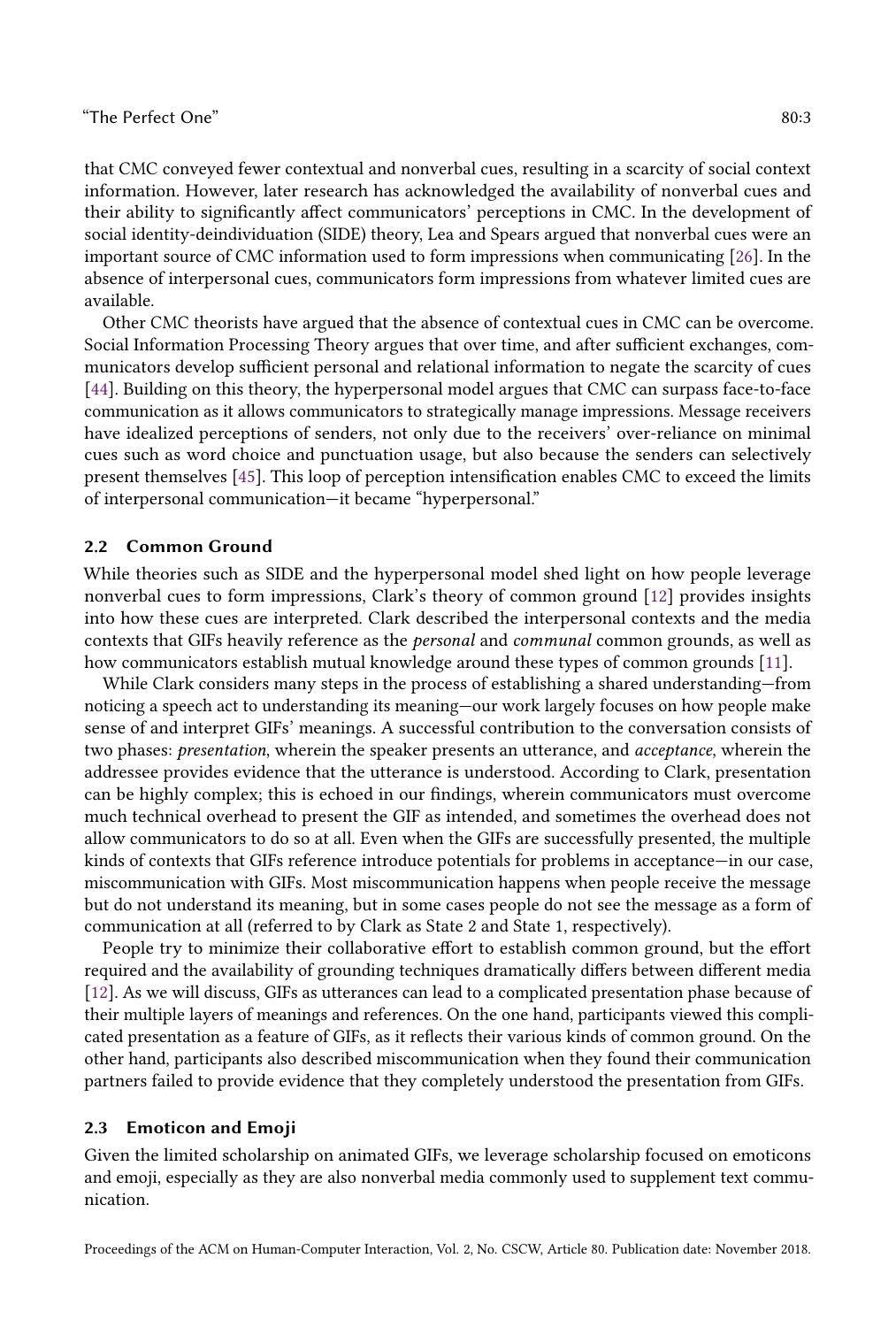In today's CMC, some of the most common nonverbal cues are shared through emoticons and emoji. Prior work has addressed communication practices and experiences with both. Emoticons are typographic symbols that appear sideways as resembling facial expressions [\[46\]](#page-19-5). People use emoticons to speed up communication and express emotions more easily than using pure text [\[18\]](#page-18-8). Additionally, emoticons are also used for tone management [\[15\]](#page-18-9) and punctuation [\[25\]](#page-18-10). Emoticons tend to reinforce the interpretations of messages but their impact on interpretations is generally overwhelmed by accompanied verbal messages [\[46\]](#page-19-5). While interpretations of emoticons seem consistent within individual cultures, different cultural contexts can impact both the use and the interpretations of emoticons [\[33,](#page-19-6) [34\]](#page-19-7).

In the recent years, emoji have become one of the most popular form of nonverbal media in online text communication [\[3\]](#page-17-2). Emoji are pictographs that depict various genres, such as facial expressions, common objects, etc. [\[5\]](#page-17-3). People use emoji in diverse ways: to provide additional emotional and situational information; change conversational tones; hide their true feelings; and maintain conversations and relationships with communication partners [\[14,](#page-18-11) [23\]](#page-18-12), which are also similar to the ways people use stickers [\[27\]](#page-18-13). Across cultures, people use emoji in similar ways [\[48\]](#page-19-8), but the specific emoji they use differ [\[28\]](#page-18-14). Compared to emoticons, people also use emoji in inventive ways that differ from their original meanings. For example, [\[23\]](#page-18-12) noted that emoji could take on special meanings within particular relationships, such as using the eggplant, peach, and taco emoji for sexual connotations [\[17\]](#page-18-15), and [\[47\]](#page-19-9) found that street gang members used the fuel pump emoji in the context of selling or consuming marijuana.

However, these inventive ways to use emoji also mean that interpreting them tends to be inconsistent. People have varied interpretations of emoji both within-platform and cross-platform [\[30,](#page-18-2) [40\]](#page-19-10), and in both cases, accompanying text did not disambiguate emoji [\[29\]](#page-18-16). Following this research, Miller et al. speculated that a reason that text did not disambiguate was the limited amount of common ground in their study [\[29\]](#page-18-16).

In sum, while misinterpretation with emoticons seemed rare, the more recent phenomenon of emoji introduced a good degree more misinterpretation and potential for miscommunication. While we do not know of any research that systematically looks at this discrepancy or the reason for it, we speculate the higher potential for miscommunication can be attributed to the fact that they proliferate the repertoire of potential emotions, and they depict a greater variety of objects and activities [\[1\]](#page-17-4), in addition to people's more inventive ways to use them. GIFs, as a new nonverbal media commonly used to supplement text communication, surpass emoji on all these dimensions: GIFs have more details and offer a greater variety of depictions—they are essentially short video clips. The same GIF can also be inventively used in various contexts. Therefore, we suspect GIFs also suffer the problem of misinterpretation and miscommunication, and this research seeks to investigate and unpack the nuance of miscommunication with GIFs.

## 2.4 Animated GIFs

Prior work on GIFs has focused on their linguistic functions. People use GIFs as co-speech demonstrations that depict emotions or actions, or as affective responses to prior messages produced by their communication partners [\[42\]](#page-19-11). GIFs also express emotions [\[8,](#page-17-1) [9,](#page-17-5) [31\]](#page-18-0), and use movement, color, and repetition to create sensations and affect [\[6\]](#page-17-0). Like emoji, GIFs are also polysemic, offering different meanings and interpretations to different audiences, and their meanings are often created within the context of a community [\[31\]](#page-18-0). GIFs also uniquely often derive from excerpts of movies or TV shows, reflecting cultural knowledge of this source material [\[31,](#page-18-0) [32\]](#page-19-1). These characteristics make GIFs significantly more likely to be liked or reblogged than text, photos, and videos on Tumblr, according to Bakhshi et al. [\[8\]](#page-17-1)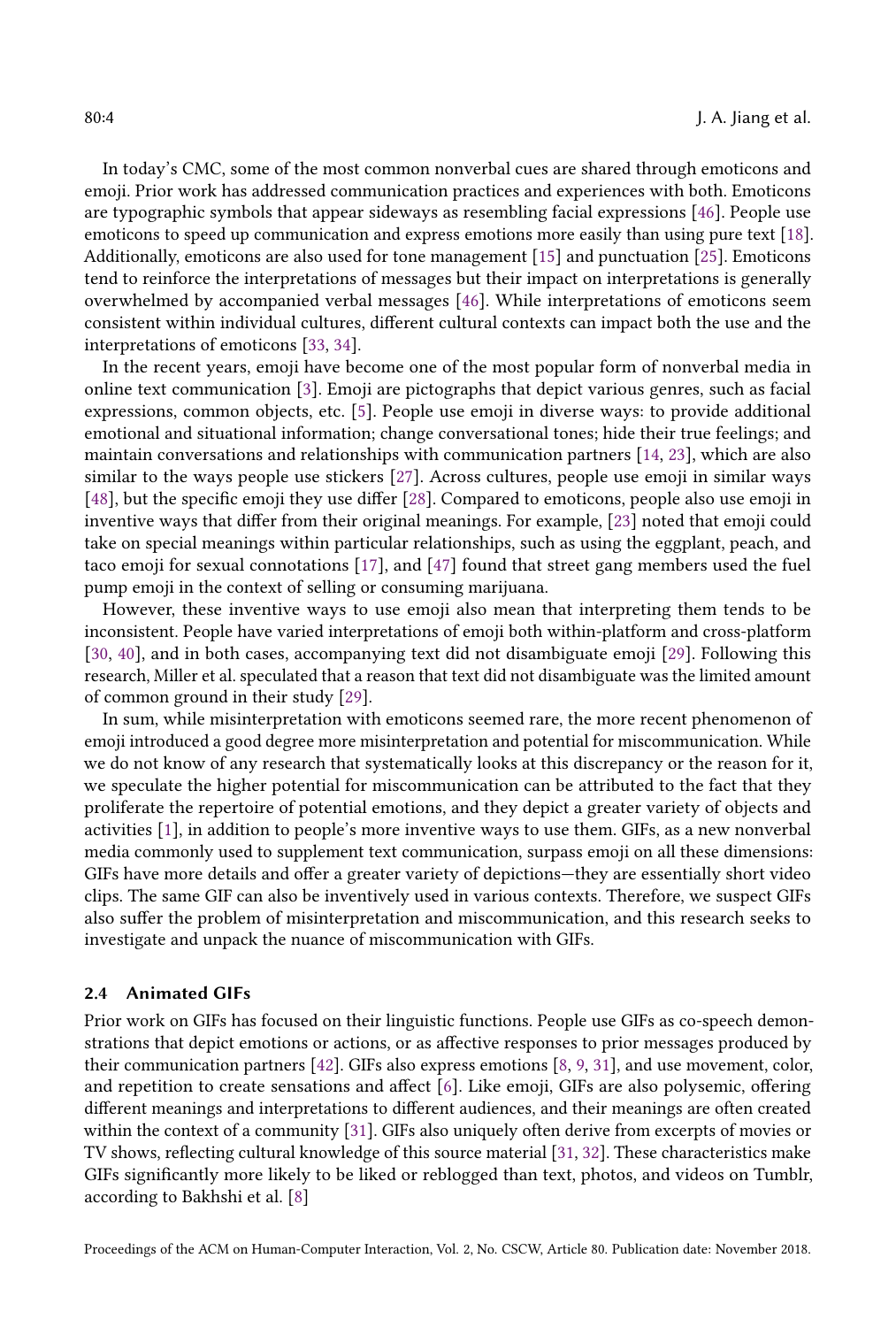$\degree$ The Perfect One" 80:5

However, people also interpret GIFs in inconsistent ways. Previous work found that GIFs, as a form of GPOY, or "gratuitous picture of yourself" posts, were used in interpretively flexible ways [\[41\]](#page-19-12). Through a survey, Jiang et al. also showed people had diverse interpretations of GIFs, and that the duration of the animation as well as the overall emotion of the GIFs contributed to the variation [\[20\]](#page-18-3).

While GIFs' capacity for multiple meanings and cultural references make them an appealing media to use, these same characteristics also introduce potential for miscommunication. In this work, we take a close look at how GIFs both positively and negatively impacted grounding in participants' communication, and focus on participants' nuanced practices surrounding GIFs.

## 3 METHODS

In this exploratory qualitative study, we conducted semi-structured, in-depth interviews [\[38\]](#page-19-13) with 24 participants to understand their communication experiences with GIFs. After receiving approval from our Institutional Review Board (IRB), we proceeded with recruiting participants from public postings on social media, as well as online communities such as Reddit and Tumblr. We encouraged participants to share the recruitment posts, resulting in a snowball sample. There were no participation restrictions beyond a requirement that participants have any experience in using GIFs, be at least 18 years of age, and be able to conduct the interview in English.

We conducted interviews remotely via voice communication tools (e.g., phone, Skype, or Google Hangouts;  $n = 19$ ) or in person ( $n = 5$ ), according to participants' preferences. Interviews ranged in length from 30 to 90 minutes, and all interviews were audio recorded. All participants lived in the United States at the time of interviews, with ages ranging from 18 to 36 ( $M = 26.6$ ,  $SD = 6.1$ ). Nine participants identified as male, and fifteen as female. Detailed information about the participants is shown in Table [1.](#page-5-0)

Our interviews were comprised of three portions. We started by asking participants about their use of GIFs, platforms on which they used GIFs, and occasions in which they would or would not use GIFs. Our participants used GIFs across multiple platforms, including email, instant messaging, and social media and online communities. Most participants (21 out of 24) in our study had extensive experience with GIFs and used them daily; the other 3 participants used GIFs multiple times a week.

In the open-ended portion of our interview, we asked participants to share scenarios from their own lives, specifically focusing on communication and miscommunication experiences when using GIFs. For each example that participants shared with us, we asked for situational information, such as the surrounding conversation, platform, and rationale behind use.

At the end of the interviews, we asked participants to give their interpretations of specific GIFs (e.g., Fig. [1\)](#page-5-1) for which prior work has found interpretations vary [\[20\]](#page-18-3). To ground their interpretations, we also asked participants to share potential use cases for these GIFs.

We conducted thematic analysis on the interviews [\[10\]](#page-18-17), leveraging coding techniques described in [\[37\]](#page-19-14). We began analysis by transcribing and anonymizing all interviews. Next, each author individually engaged in inductive open coding of a subset of the interview transcripts. During weekly team meetings, we iteratively discussed and revised these codes until we reached consensus. We clustered similar codes and identified emergent key themes.

#### 4 FINDINGS

Our findings from the data fall into three major themes: appeal, technical functionality, and context. In this section, we first discuss the reasons that GIFs appealed to participants. Then, we talk about different technical functionalities that facilitated or hindered participants' GIF use. Lastly, we discuss in detail how different types of context impact the ways people use and interpret GIFs.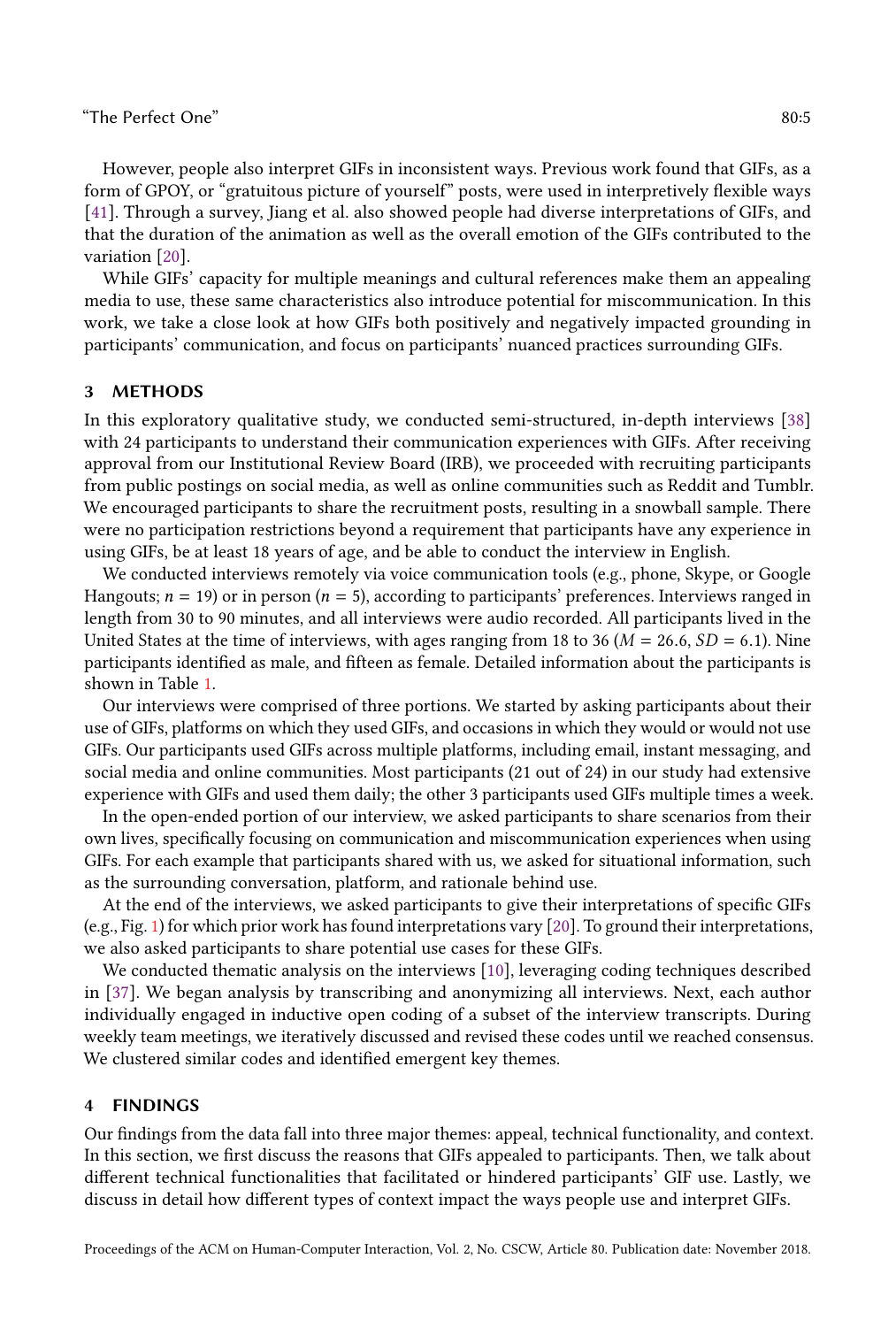<span id="page-5-0"></span>

| Participant ID   | Age | Gender | Platform of GIF Use                                           |
|------------------|-----|--------|---------------------------------------------------------------|
| <b>P01</b>       | 20  | M      | iMessage, Facebook Timeline, Reddit                           |
| P <sub>02</sub>  | 27  | M      | Facebook Messenger, Twitter                                   |
| P <sub>0</sub> 3 | 21  | M      | Android Messages, Textra, Reddit, Tinder                      |
| P <sub>04</sub>  | 18  | F      | iMessage, Tumblr                                              |
| P <sub>05</sub>  | 19  | M      | iMessage, Twitter                                             |
| P <sub>06</sub>  | 22  | F      | Wechat                                                        |
| P <sub>07</sub>  | 26  | F      | Email, Facebook timeline, Tumblr, Reddit                      |
| P <sub>08</sub>  | 32  | M      | Google Hangouts, Twitter, Facebook timeline, Tumblr           |
| P <sub>09</sub>  | 18  | F      | Facebook Messenger, iMessage, Tumblr                          |
| P <sub>10</sub>  | 35  | F      | Google Hangouts, Facebook Messenger, Relay(discontinued)      |
| P <sub>11</sub>  | 21  | F      | Android Messages, Tumblr                                      |
| P <sub>12</sub>  | 35  | F      | iMessage, Whatsapp, Twitter                                   |
| P <sub>13</sub>  | 33  | M      | Twitter, Google Hangouts, Facebook timeline, Tumblr, iMessage |
| P <sub>14</sub>  | 35  | F      | Facebook timeline, Twitter, online forum                      |
| P <sub>15</sub>  | 32  | F      | Twitter, iMessage                                             |
| P <sub>16</sub>  | 29  | F      | iMessage, Email                                               |
| P <sub>17</sub>  | 21  | F      | Google Hangouts, Facebook Messenger, Tumblr, Email            |
| P <sub>18</sub>  | 30  | M      | Android Messages, Email, Tumblr, Reddit                       |
| P <sub>19</sub>  | 28  | F      | Google Hangouts, Twitter                                      |
| P <sub>20</sub>  | 27  | F      | iMessage, Facebook timeline, Twitter                          |
| P <sub>21</sub>  | 30  | M      | Email, iMessage, Google Hangouts, Facebook Messenger          |
| P <sub>22</sub>  | 22  | M      | iMessage, Facebook Messenger, Reddit                          |
| P <sub>23</sub>  | 29  | F      | Email, iMessage                                               |
| P <sub>24</sub>  | 36  | F      | Twitter, Facebook Messenger                                   |

Table 1. Participant Demographics and Platforms of GIF Use

<span id="page-5-1"></span>

Fig. 1. A snapshot of an example GIF from The Simpsons we showed participants. Retrieved from http://gph.is/1pqEncu



Fig. 2. A snapshot of an example GIF of JonTron we showed participants. Retrieved from http://gph.is/18AQbOM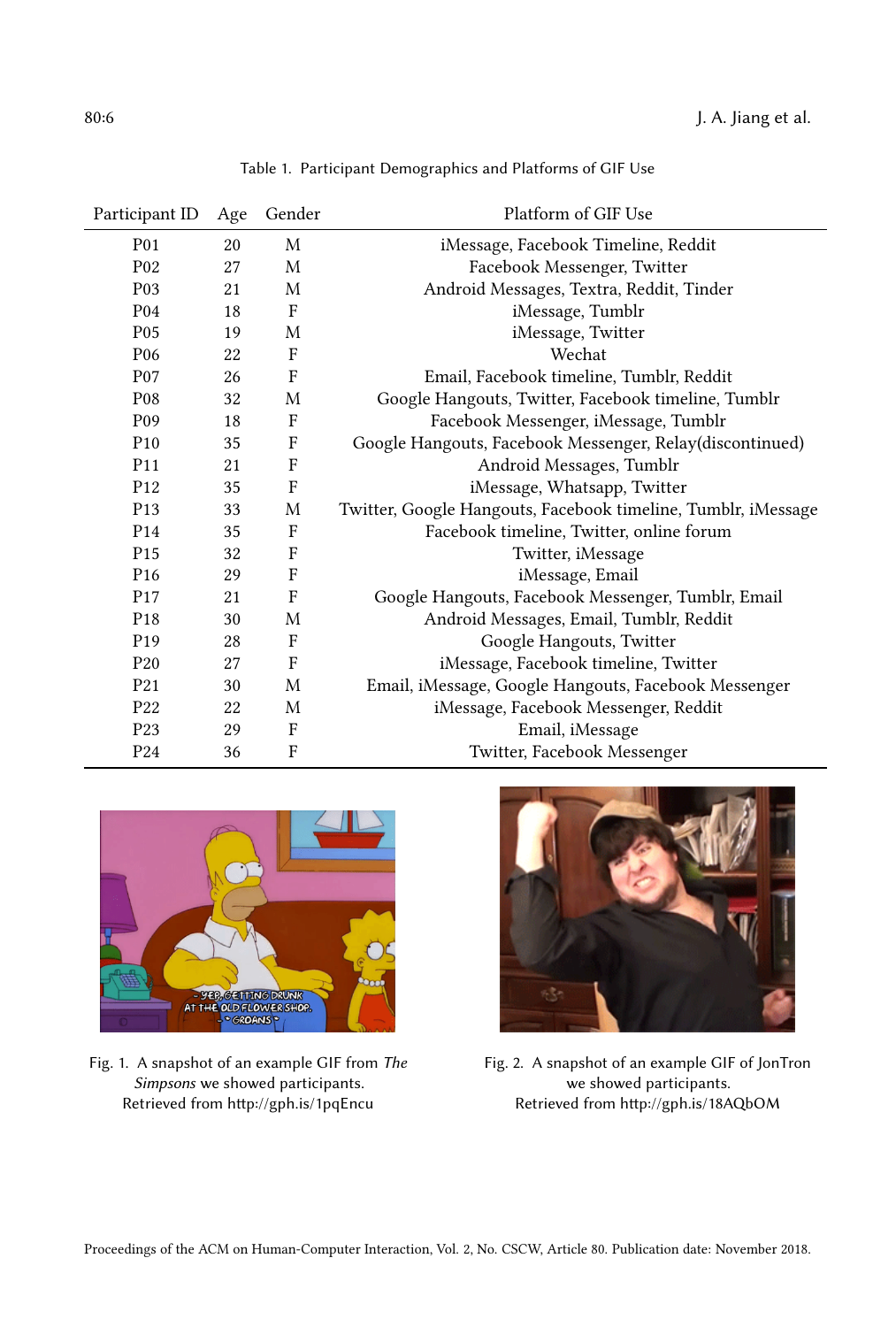# 4.1 The Appeal of Animated GIFs

Participants described various ways to use GIFs. Throughout our interviews, we found that participants used GIFs as a way to enhance their interpersonal communication. The most commonly cited motivation for using GIFs (18 out of 24 participants) was to convey emotion:

I...would plug in GIFs to like, convey specific emotion or a mood, and post reaction GIFs to other people's post, to kind of convey what they thought. (P04)

Participants used GIFs instead of text when they were unable to adequately express their emotions with text, and we found that GIFs provided participants with a wider range of emotions than text:

 $[I]$  use GIFs] in text conversations and to interpret something that I can't type, if that makes sense. If I can't type it, word for word, I'll find a GIF for it. (P05)

P05's quote captures how participants throughout our data turned to GIFs to express nuanced ideas and emotions that would be difficult to express via text alone. GIFs, however, provide more than just a wider range of emotions. Participants actively contrasted GIFs with emoji, and felt that GIFs better represented the affect they wanted to share:

I never felt emojis were worth it, like it was just a few extra letters to say "I love you" instead of writing a heart, but I feel like the emotion that is carried with a GIF can express more in terms of human understanding than just words...I feel like something that GIFs can express that you just can't express quickly in words, which I feel like you can with emoji. (P21)

While emoji can function simply as replacements for text, according to P21, participants did not think the same for GIFs. Even when they could use words to describe their intentions, participants chose GIFs because they could make messages humorous or eye-catching, even in simple ways:

It's like, if I just want to say like "okay," "yeah," or "no" like in a funny way, I'll just look it up, and have a GIF like somebody shaking their head, or doing something stupid. (P03) ...when I'm sending emails to like my colleagues or my friends... [I use GIFs] to make it more interesting, especially if I'm trying to grab someone's attention. [The] moving image definitely gets people to, I think, pay attention to the email a little bit more. (P06)

Participants also described using GIFs as communication tactics to initiate and maintain conversations, similar to those used in face-to-face communication. Participants used GIFs as "a conversation starter," or pre-sequence [\[36\]](#page-19-15), similar to saying "How's it going?" to start a conversation; GIFs can also serve as continuers [\[16\]](#page-18-18) to fill in the blanks and maintain conversations:

Sometimes I'll just look up completely random things and send them to people like randomly as like a conversation starter. (P03)

But sometimes you want to just send something that says, you know, "I read what you wrote." Like I don't really have anything to say about that, but whatever. You know, I'm still talking to you, so sometimes I would send a GIF for that purpose. (P22)

While our participant noted that emoji were also useful for phatic communication, confirming prior work [\[23\]](#page-18-12), participants turned to GIFs when they wanted their messages to be engaging or they wanted to signal effort in the conversation:

...the person gets that I took some time to find it [the GIF], and then they get, they'll see that, [I spent] more time than just clicking on a smiley face. (P15)

While participants used GIFs to express nuanced emotions, make the conversation humorous and playful, and convey engagement and effort in the conversation, we also saw participants describe communication difficulties and breakdowns with GIFs. In the following sections, we discuss factors around GIFs that shaped participants' communication with GIFs, for better and for worse.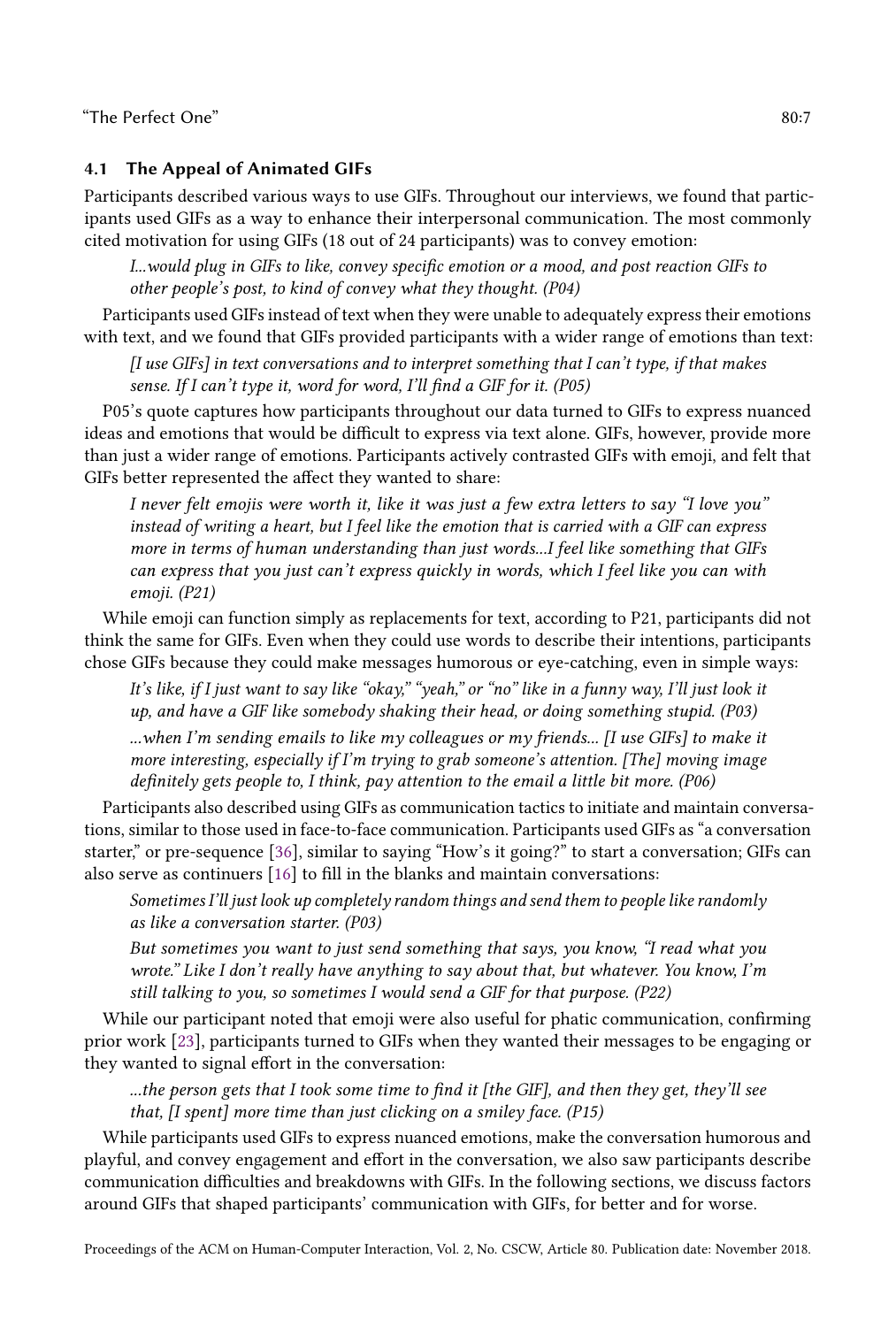## 4.2 Technical Functionality

People's experience of GIF use is shaped by the technical functionality that supports GIFs. Participants' stories revealed that technical overhead associated with GIF use can cause challenges to the presentation of GIFs, which frustrated participants.

4.2.1 Platform GIF Support. Participants experienced frustration on platforms that lacked adequate GIF support, including difficulty or even inability to use GIFs. For example, participants were uncertain about using GIFs on some platforms because animated GIFs were not always "animated," as they assumed, which caused miscommunication:

I don't know what the deal is with Facebook. I'm always kinda posting it and it looks like it works, but I close it and it doesn't move, which is an image, then you look stupid...I think there's some particular way just to get the link inserted but I don't know. (P07)

If you are doing WhatsApp or something, if you try to paste the GIF it doesn't always animate. Sometimes it's just flat, so it's weird. It's not always as compatible. Whatever is the sentiment or the joke, because that's usually in the motion and if it's just a flat image it's just like that  $[iode]$  didn't land.  $(P12)$ 

In P12's case, the fact that GIFs were not animated on WhatsApp directly defeated her purpose of using GIFs to communicate her emotions or jokes, which are expressed over time through the animation. Not only was there no system indication that an animated GIF was the sender's intended presentation, there was also no indication that a static image was not the intended presentation. The probability that the communication partner would correctly understand the presentation therefore drops dramatically.

Even on platforms where GIFs would play properly, inserting them was a complex process that participants found frustrating:

It's kind of a convoluted process...If it were on a desktop, I would... probably find the site that it [the GIF] was on, and possibly get on my phone, go to the browser, and type in the exact URL that the GIF was on from the desktop to my phone, and I can download it to my phone, because you have to save an archived copy of the GIF to post it inline onto GChat [Google Hangouts], or if it was just the link, I would probably cut and paste the URL directly to that image as text into the GChat window. (P08)

P08 summarized the support for GIFs on Google Hangouts as "ridiculously stupid. It is complex. It is absolutely moronic." During his interview, P08 mentioned there were times that he still wanted to send a GIF inline, knowing that it required a much more complex process than pasting in the URL of the GIF:

I'm having my inline conversation, I'm talking to this person, I just want to show him this picture, I don't want [them] to click on this thing, I don't want [them] to open up a new app window, I don't want all this. Why can't I do it? It would be immensely more frustrating. But even with that, I think it's still stupid and frustrating to go through that whole process. (P08)

According to P08, the overhead of using GIFs can disrupt the conversation flow. The easy way for P08 to insert a GIF is by inserting the link, but that would require the communication partner to open a new window to see the GIF, which would be frustrating. However, even though the process of inserting GIFs inline was more difficult, for P08 it was worth the effort to ensure an engaging conversation.

Using GIFs on platforms without native support is difficult. Participants described elaborate work-arounds to include GIFs, and confusion when GIFs did not behave as expected. One may think that proper GIF support would solve all their problems, but we found that was often not the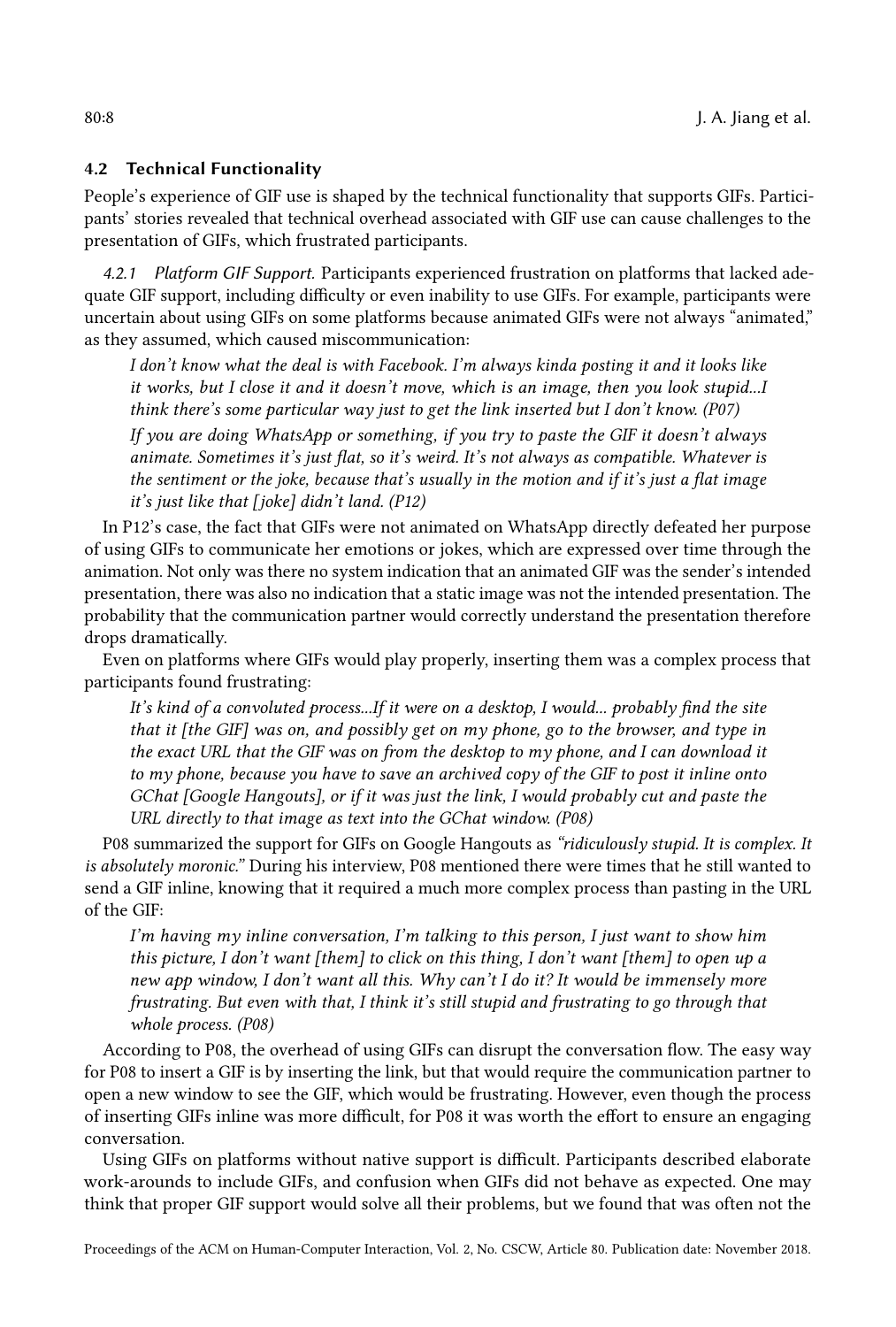case. In the next section, we discuss the benefits and challenges participants shared about built-in GIF search engines, a common form of GIF support.

4.2.2 Built-In GIF Search Engines. Incorporating a GIF search engine is a common way for platforms to support GIFs. Participants told us platforms with built-in GIF search engines led to increased use.

So I use them occasionally in text messages for a few years, but since I got the new one [iOS, which includes a GIF keyboard]... I've been using it a lot more, because it's just easier to add stuff, instead of having to go to Google and searching something and copying and pasting. (P04)

Since iOS 10, iMessage has incorporated a GIF search engine, which makes it convenient to insert GIFs into messages [\[2\]](#page-17-6). Similarly, Android's inclusion of a GIF keyboard starting with version 7.1 [\[4\]](#page-17-7) led to P18's increased use:

P18: I have an Android phone, and in my app, my SMS app. I used to just be able to use emojis, but now I can search GIFs...I think it was an update to my SMS app. I used GIFs a lot less in texts before that.

Interviewer: Have you been using GIFs more after that update? P18: Absolutely. Definitely.

However, even when platforms incorporated GIF search engines, some participants found the search results to be low quality, and they were unable to find the GIFs they wanted:

I don't really look through the app [GIF keyboard] too much because a lot of them aren't of the best quality and they are a little bit short...It's hard to find exactly what I'm looking for. (P03)

So I have that GIF keyboard, which made it easy, but I think...its repository of GIFs, I want to say wasn't as compelling...There's a shit load of GIFs, and you go through like you know, I'll go through something like 200 GIFs, before I find like the perfect one...There were just like hundreds of GIFs that were not that good on the keyboard. (P07)

Participants' frustration over their inability to find the right GIF again highlighted the importance of conversation flow. Previous online chronemics research found that the chronemic norm of responsiveness favored low response latency [\[7\]](#page-17-8), and long pauses between messages could lead to a negative impression and decreased trust [\[21,](#page-18-19) [22\]](#page-18-20). We see a similar phenomenon with GIFs—one can theoretically take the time to find the perfect GIF, but in high-tempo instant messaging where GIFs are often used, taking the time may not be a feasible option:

I need to get this message out, but I can't spend forever like, trying to search for the perfect GIF, which I found myself doing a lot of because I'm like, "Eh, it doesn't really convey what I want to do."  $(P11)$ 

When we used to have conversations in GIFs, I would text my friend like, when you sent me that one, I had no clue what that one was for, and she would say like "oh it's joyful surprise" but that didn't come through...It's like we've gone past the moment, so the GIF comes later like there's been lag, and so that immediacy, that opportunity for reaction and emotion is missed...when you have to like searching around for it, and say like, someone types something at the meantime, you just sort of miss the opportunity. (P10)

Across our interviews, the need to find "the perfect one" was expressed by many participants. The definition of "perfect" differed from person to person, revealing that the determination is highly context-dependent and shaped by the interpersonal and communal common ground established with the communication partner. In the next section, we discuss in detail the role of context in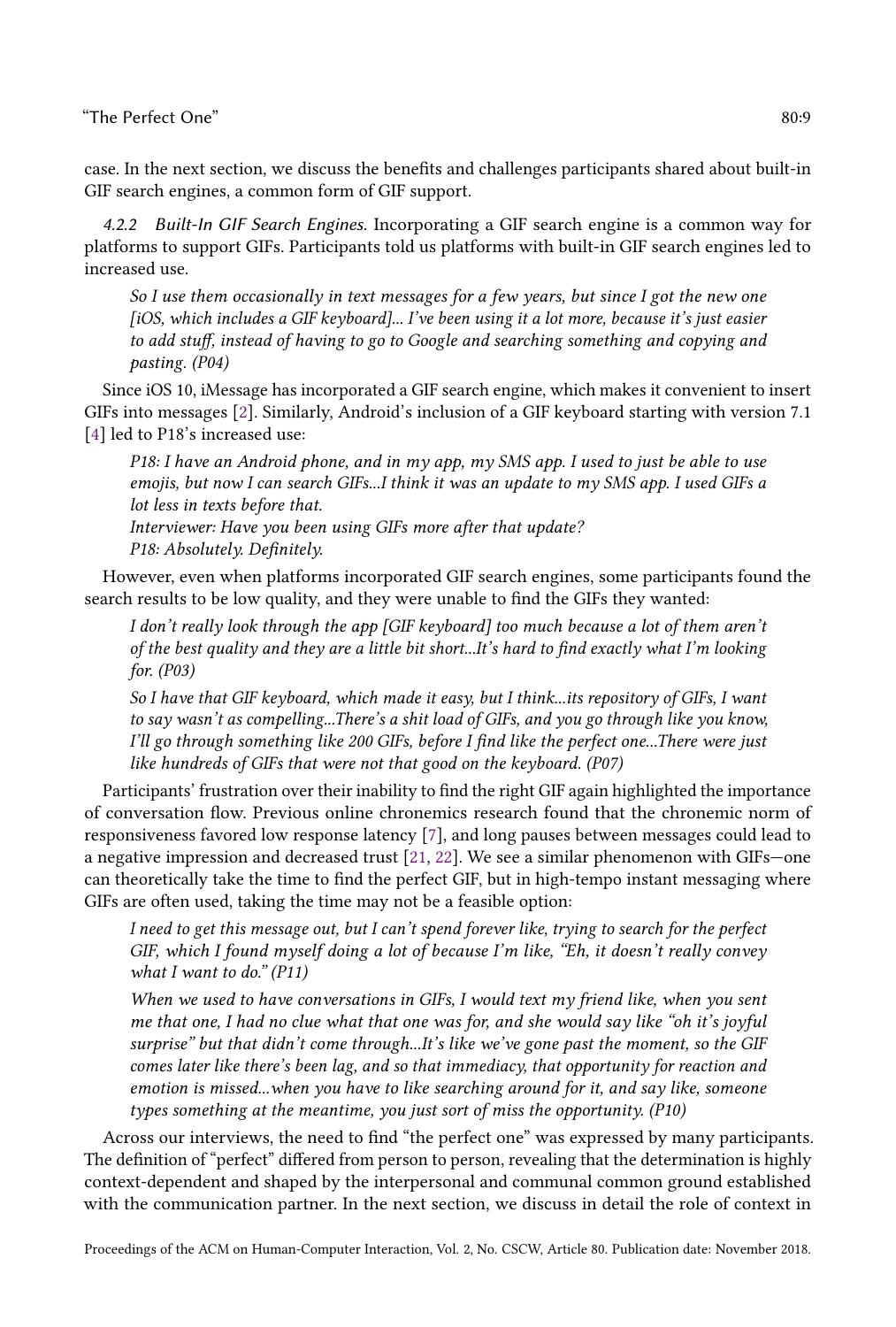communication with GIFs, how context shapes the use and understanding of GIFs, and how context can make a GIF "perfect" in communication.

## 4.3 Context

In participants' descriptions of how they use GIFs, we found that context played an important role. While technical functionalities often impacted the *presentation* of GIFs, context has a significant impact on the acceptance of GIFs. The theme of context was present in every interview. According to the participants, context reflected various kinds of common ground, from personal to communal, and impacted not only what GIFs to use and how GIFs were interpreted by the recipient, but also whether to use GIFs at all.

We identified four different types of context during our analysis: source material, communication partner, media norms, and platform culture. Source material refers to the original media from which the GIF visuals originated. Communication partner refers to the interpersonal relationship between the sender and the recipient. Media norms refer to the basic concepts of what a GIF is, how GIFs are used, as well as why GIFs are a legitimate communication form. Finally, platform culture refers to the social practices and culture that can emerge within an online community that uses GIFs. At the end of this section, we discuss the ways in which these types of contexts work together to impact people's use and understanding of GIFs.

4.3.1 Source Material. Knowledge of a GIF's source material—that is, the media where the content originated—impacts how people interpret that GIF. A GIF's source material can often give it extra context and consequently additional or completely different meanings than what it means on the surface. We find the context of source material reflects communication partners' communal common ground, particularly shared knowledge of the source material, which typically originates from pop culture such as movies and TV shows.

Knowledge of source material is critical to understanding the sender's intentions in sending a GIF, which can be challenging for people who are not familiar with pop culture. Participants mentioned they did not understand some GIFs because of this lack of familiarity. For example, P07 explained why she did not understand some GIFs that referred to pop culture:

Yeah, usually it's because it's a pop culture reference that I'm not understanding. I think pop culture GIFs are particularly funny, when you're like "oh it's that character from that show," you know, so sometimes you don't have that context, it's kinda like, okay it's a person that's laughing but I don't get it. (P07)

P07's confusion over unfamiliar pop culture references highlights how miscommunication can arise when the sender is aware of the reference while the recipient is not, or vice versa. In the first case, the intended extra meaning from the source material is not communicated, and in the second case, an unintended meaning is communicated. Both cases can lead to miscommunication. One participant explained that the second type of potential miscommunication led to their being meticulous about GIF choice in order to avoid the fate of Jane from our opening paragraph:

If I search something, I'm just pulling one down, and it turns out it's a character from that movie, and I send it out to 100 external folks. The movie involved weed humor, so perhaps someone takes offense to that or assumes I'm advocating for that because of using that. I think that's where I am sometimes pretty careful and pretty deliberate with what I use, or more so what I don't use. (P21)

Previous work shows that GIFs can be interpreted differently by different people [\[20\]](#page-18-3), and here we see a similar phenomenon experienced by participants caused by a lack of communal common ground. P21 avoided using GIFs from movies with marijuana references, because he anticipated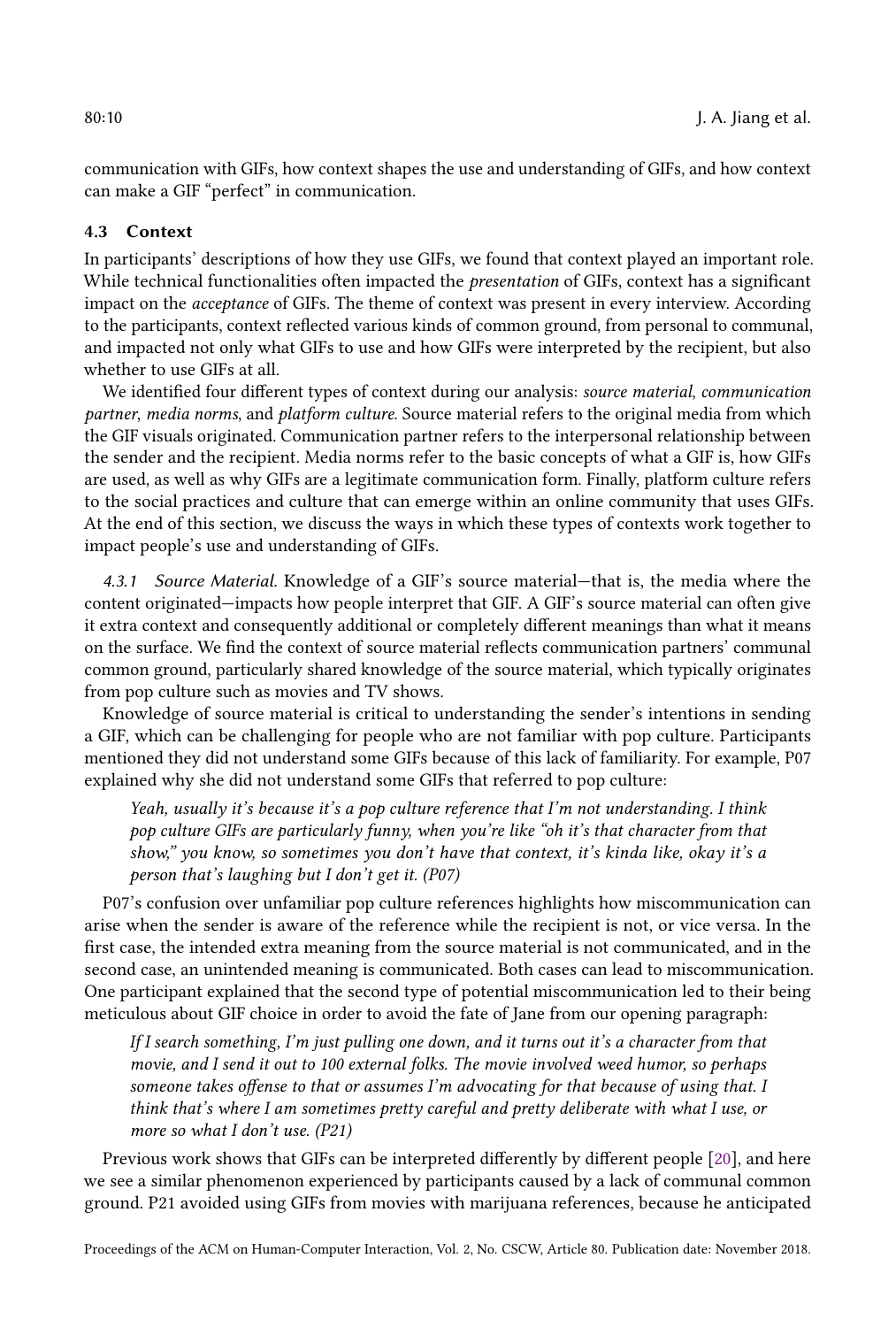that such GIFs would cause miscommunication by conveying unintended meanings from the source material. We also saw further evidence of multiple interpretations from our interviews. As part of our interview protocol, we showed participants GIFs and asked for their interpretations. One showed Homer Simpson saying that he was getting drunk at a flower shop (Fig. [1\)](#page-5-1); someone familiar with the source material would know that the purpose of this GIF was to illustrate a lie. However, since none of our participants were familiar with that scene from The Simpsons, they interpreted the GIF as an interesting way of saying "getting drunk," and said that they would use it in a humorous, mocking way—but not as an illustration of a lie. If their communication partners had seen the episode, the extra meaning from the source material could be unintentionally carried into the conversations. Similarly, for Fig. [2,](#page-5-1) participants who were familiar with JonTron, a YouTube personality, interpreted him as being excited, while those who were unfamiliar interpreted him as being angry.

Our findings show that miscommunication can happen if there is a discrepancy in source material knowledge among communicators. Across our interviews, we also saw participants selectively send or not send GIFs based on their knowledge about their recipients, which we discuss in the next section.

4.3.2 Communication Partners. The context of the interpersonal relationship between communication partners shapes how people use GIFs. Participants actively leveraged their personal common ground and assessed whether and how GIFs would be understood by the recipient, and miscommunication under this type of context also tended to happen when their communication partners did not understand the meanings of GIFs. A simple rule of thumb that participants followed was to send GIFs that they were confident their communication partners would understand, and not to send those about which they were less confident. For example, P04 told us how she selected GIFs to send to one of her friends based on that friend's preferences and presumed knowledge:

[L]ike my one friend, she likes animals so I send her animal GIFs, but she doesn't use the Internet as much I think, so I wouldn't send her GIFs with a meme, probably. I wouldn't know if she knew the meme or not. It'll be kind of random to send her like, some GIF and she'll be like "what is that," and I'll be like "oh, never mind." (P04)

P04 would not send meme GIFs to this friend because she did not feel confident that her friend would understand the memes, and anticipated miscommunication if she sent such GIFs. Instead, she would send the friend animal GIFs to cater to her preferences and avoid questions. This example, together with P21's example in the last section, reveals a way that personal and communal common ground often work together to shape the sender's choice of GIF. In both cases, the sender was unsure about whether the recipient would understand the cultural reference, which results from a lack of knowledge about their communication partner, and eventually took the safe route to avoid miscommunication.

Participants also took advantage of their knowledge about their communication partners, and used GIFs for which communication partners have a shared context to enhance the communication. P09, for example, explained how this shared context could bring communication to "another level":

I sent her some GIFs from Lion King, and it was like the baby Simba...and he says "You're so weird..." It's one thing I can just tell somebody, like if I just say you are weird, but we both have seen the movie Lion King, and both know the context of the movie, then it adds like, another level to the communication. (P09)

Besides referring to shared knowledge of source material, GIFs can also refer to shared real-life experiences of communication partners, which participants referred to as "inside jokes."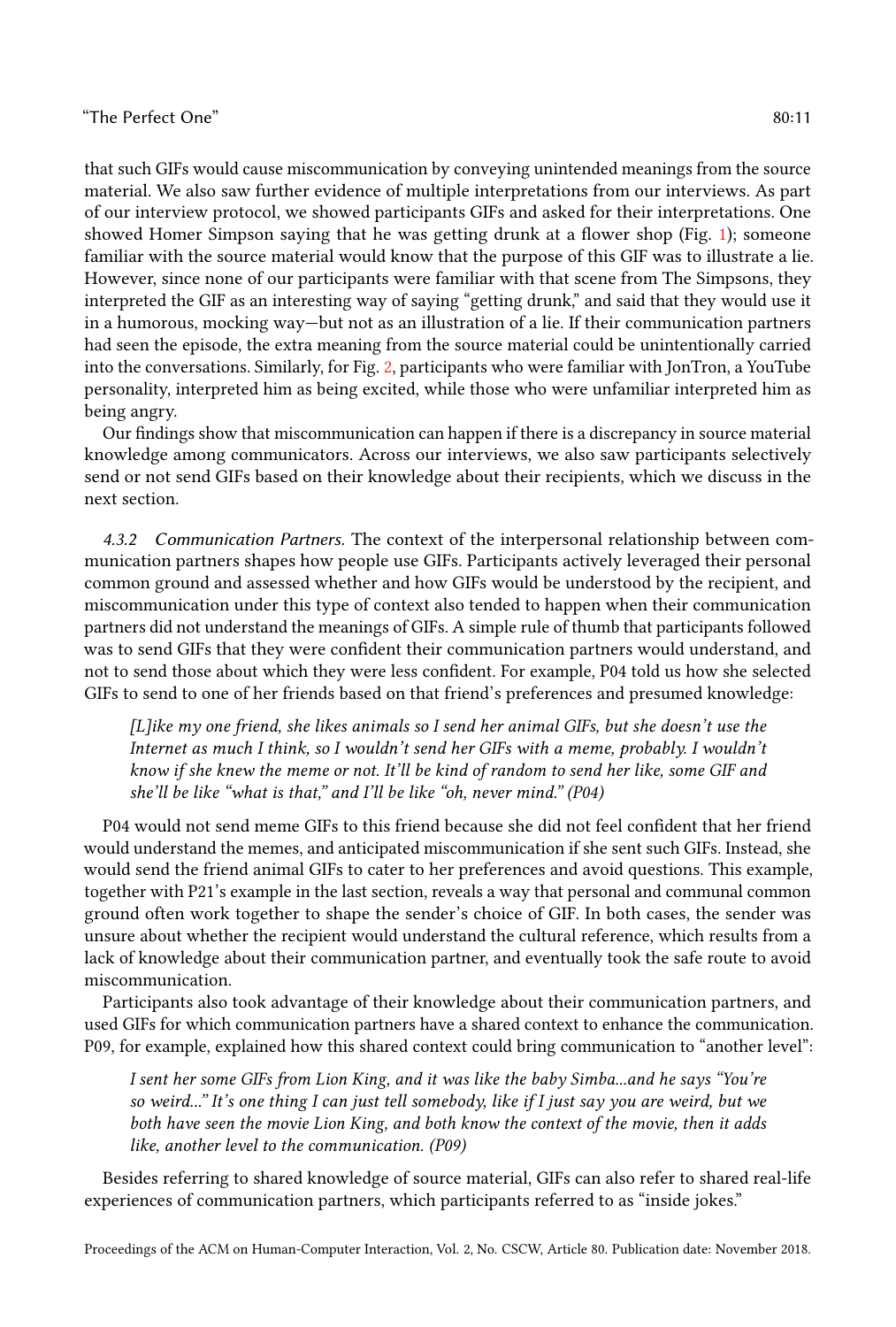Sometimes my neighbor has really loud sex, so I just sent her "congrats on the sex" GIF, with the cake, with nothing else, and just wait for her to reply with like "oh my god I'm so sorry. It'll never happen again..." I'll just send her that GIF, and like, she knows what I'm talking about, and she knows why I'm annoyed. (P17)

Here, the shared experience between communication partners helped them add meanings to the GIF. We were surprised to find that the power of the context of communication partners extended beyond enhancing communication—sometimes it could also overcome technological difficulties mentioned in the last section. Some participants chose to simply use words to describe the GIFs that they wanted to send when they had trouble finding them in search engines.

Sometimes because we've used these [GIFs] so often, that we'll just like, put in brackets, like the title of the GIF that we use, like the description of the GIF that we would've used in that position, that point, and the other person just totally knows what it means. (P10)

If it's the common ones that we both use...sometimes you don't need to put the actual GIF if I can just say like "such and such GIF" and she knows what it is. (P19)

While most participants thought that GIFs were more expressive than words in their description of the appeal of GIFs, here we see some participants used words to replace GIFs. While people may prefer GIFs over other nonverbal communication media because of the level of nuance they can convey, people can use text as short-hand to reference familiar GIFs when they communicate with the same GIFs frequently, rather than spending the time to find and insert them. We find this practice consistent with Clark and Schaefer's theory of least collaborative effort, in which communication partners try to minimize the total effort spent in conversations [\[13\]](#page-18-21). Moreover, this practice echoes our previous discussion on the difficulty and overhead associated with using GIFs—if a shorthand sufficiently communicates the context, there is no need to spend the effort on finding the right GIF.

The context of communication partner shapes not only the choice of GIFs, but also the choice to use them at all, which we saw more commonly in anticipated communication between participants and their parents. For example, P03 explained to us why he would not send his parents GIFs:

Just because I don't think they would get it...It's kind of a niche online humor that if you are not part of it, you are not gonna get it, so there's no point in sending it to them. (P03)

Like P03, many participants mentioned the tension between their habit of using GIFs and their parents' lack of understanding. However, participants believed their parents' confusion was not with the content portrayed in GIFs, but with the concept of GIFs themselves. The concept of GIFs, along with conventions of use, is the third type of context that overwhelmingly led to non-use of GIFs, which we discuss in the next section.

4.3.3 Media Norms. While the last two types of contexts focus on the content of GIFs and determine what kinds of GIFs to use, we found another type of context that shaped the decision whether to use GIFs at all. This type of context, which we define as media norms, reflects a basic understanding of the concept of GIFs, which is invisible in experienced GIF users' communication, but arises in communication with people who are not as knowledgeable about GIFs. Media norms consist of three concepts: what GIFs are, how they are used, and why they are a legitimate form of communication. Participants described communication breakdown related to media norms, but it differed from other types of context: In this case, the recipient received a piece of media, but did not understand what it was or why it was used in communication.

Knowledge of technology purpose and practice can commonly differ on dimensions such as age, culture, and education [\[35\]](#page-19-16). We found that the knowledge gaps here are perceived by participants as largely generational—twelve participants had never sent their parents any GIFs due to believing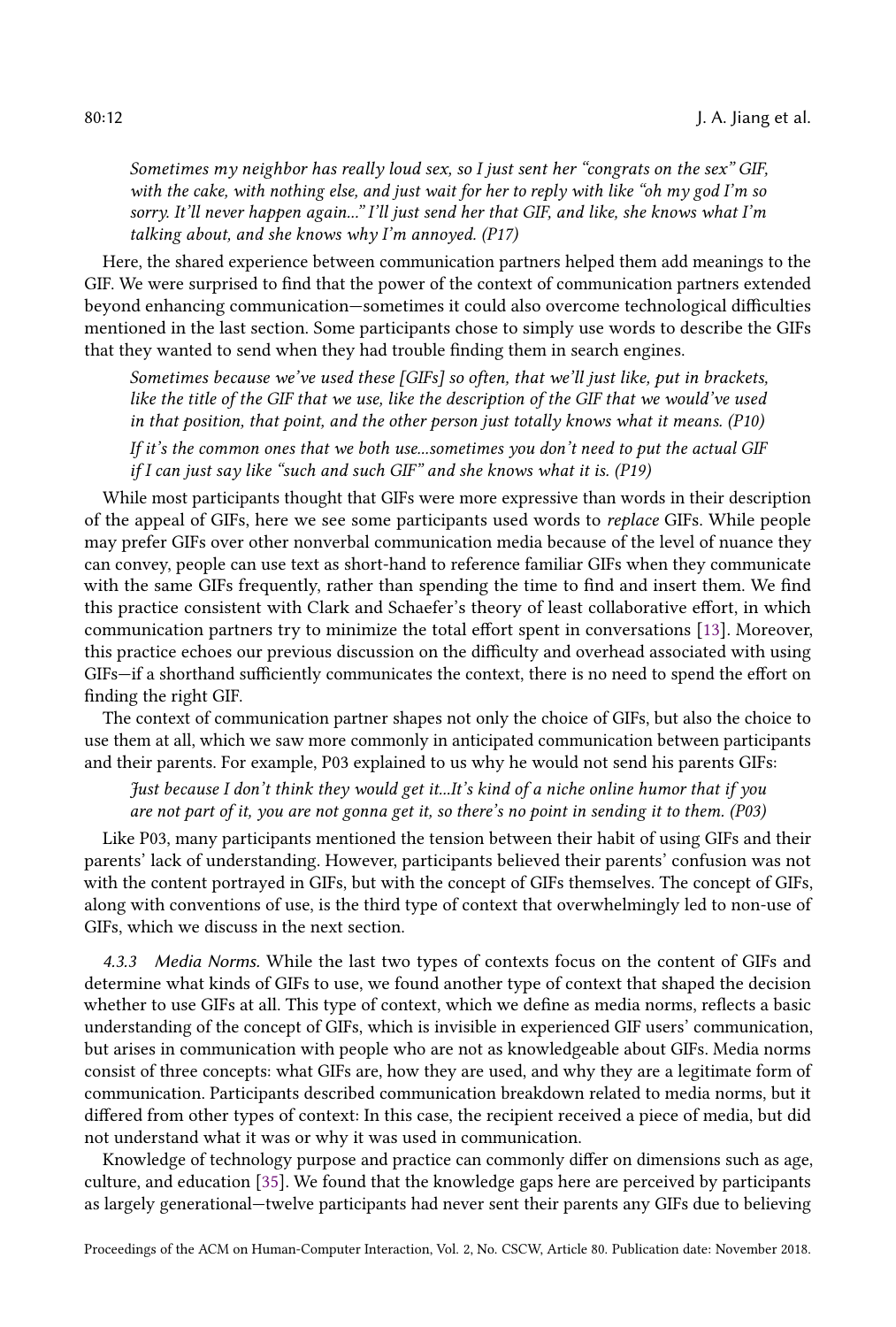that their parents lacked an understanding of common practices around GIFs, or even a basic understanding of what a GIF is.

I just don't think they would get the use of GIFs...You throw in a GIF, and that's just an occasion they wouldn't understand what it's for, what it is. (P19)

I think GIFs will just confuse her more than anything. I don't send GIFs to her at all...She would probably have questions like "What is that?" "Did you mean to send that to me?" (P20)

Another problem participants anticipated when considering sending their parents GIFs was that their parents would not understand the convention of using GIFs to communicate at all—"Why are GIFs a legitimate form of communication?"

[L]ike our parents don't really...It's just they don't understand quite as well, or grasp the concept of GIFs...The form of the GIF and why. Why did you send me that? I think that's what they don't understand too. (P05)

[P]arents aren't necessarily as familiar with Internet communication norms. The idea that you can have a conversation using GIFs is something my parents are not comfortable and familiar with. (P18)

In some more extreme cases, participants thought their parents would hold negative views about GIFs, and thought GIFs were not just an unfamiliar, but wrong way to communicate.

My mom. My dad. I wouldn't send them GIFs...They would view it as the continued destruction of the English language or something. Like they would see it as not a proper way to communicate... [My mom] would probably tell me to stop. She sees it as an unintelligent way of communicating. (P22)

Finally, the common way people use GIFs to convey emotions is also a concept that participants thought would confuse parents. People often use GIFs excerpted from TV show or movie clips that resemble the senders' actions or emotions as a form of virtual self-representation. Tiidenberg and Whelan characterized this kind of use as GPOY, or "gratuitous picture of yourself." [\[41\]](#page-19-12) However, some participants believed their parents would have trouble making the connection between the visual and the sender.

They [my parents] don't really understand GIFs...they would get it just like, oh the person's doing something, but I feel like they wouldn't completely get that it's supposed to be like me doing it. I just don't think they would make that connection...like why is this person doing this, what does it have to do with what we are talking about. They wouldn't have made that connection that it's kind of like a reaction GIF. (P19)

While participants anticipated confusion and questions their parents would have, they did not express the intention to explain the common practices around GIFs to their parents. For P17, the choice to not send GIFs to her parents was the result of her trying to avoid questions:

[I]f I anticipate getting a lot of questions like "Who is this man?" "Why is he doing that?" "Why did you send this?" "What is it supposed to mean?" then I won't send it...I wanted to further the conversation, not cause them to derail it. (P17)

This avoidance of answering questions suggests a potential obstacle to using a novel communication media. While it may seem desirable to use a new communication technology, it also comes with the obligation to explain the technology to the communication partner, particularly when there is a lack of shared knowledge of the technology due to generational or cultural differences. The reluctance to fulfill this obligation may lead to non-use of the communication technology.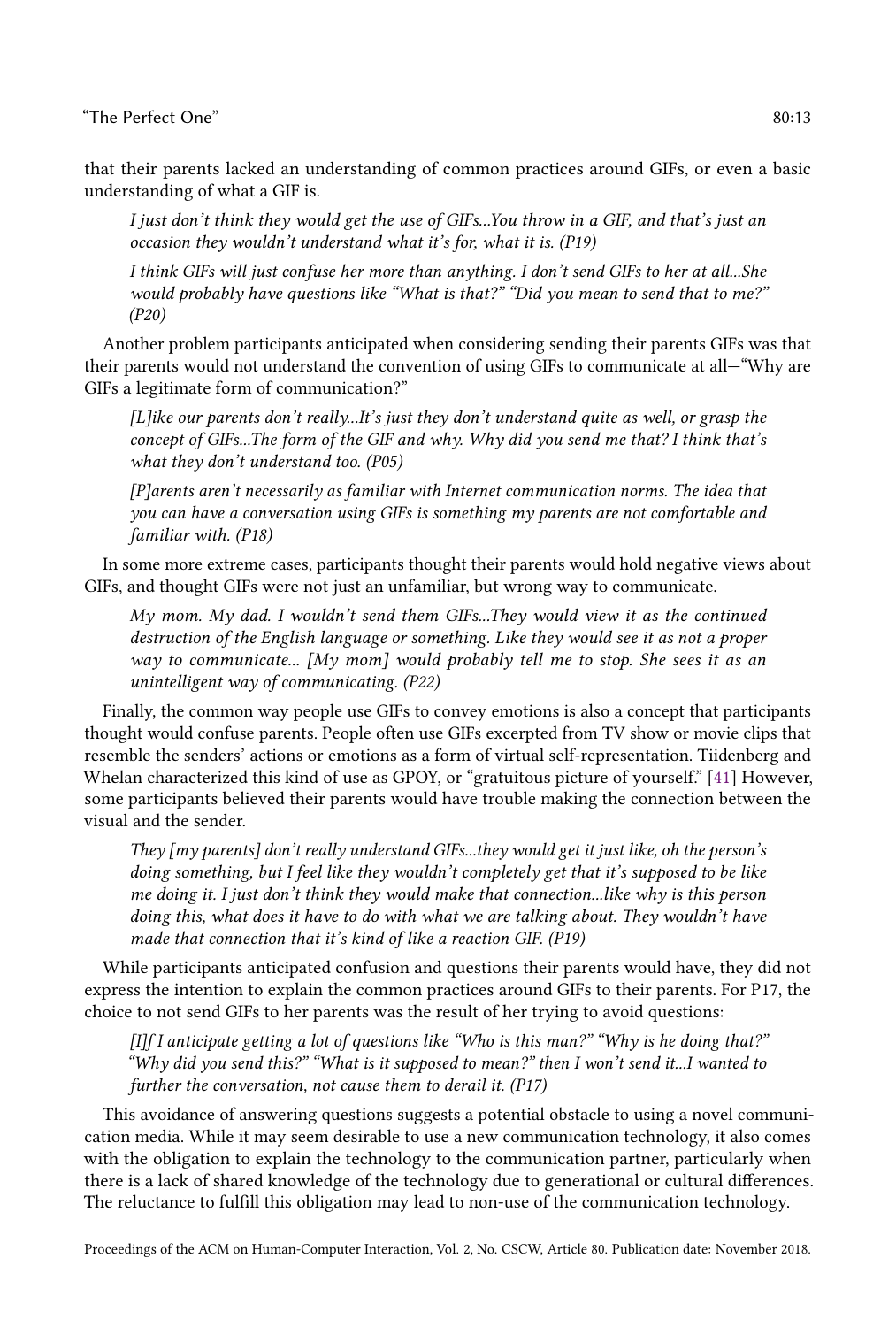While there are some media norms among GIFs, different platforms also have their own practices that are reflected in their norms and cultures. Platform culture as a type of context also shapes how people use GIFs, as we describe in the next section.

4.3.4 Platform Culture. Perception of a platform culture can influence the choice of whether to use GIFs on that platform. Specifically, participants considered social practices and culture that they observed on the platform and compared them to their own communication practices. For example, participants preferred to use GIFs on platforms and in communities where people used GIFs as the primary media of communication:

I think that [GIFs are] part of like, the culture of Tumblr itself. The use of GIF to communicate. (P09)

Reddit is the home of GIFs...There are entire subreddits devoted to GIFs, like ones on all cat GIFs, or ones on making GIFs out of Buzzfeed...It's a style of content creation. (P18)

Besides common media of communication being important, participants also liked communities with styles of communication where GIFs fit well:

I feel like people are having the kinds of fast-paced conversations [on Twitter] that GIFs lend themselves to. (P12)

P12 used GIFs the most on Twitter because she thought they were good for the fast-paced conversations common on that platform. However, some participants chose not to use GIFs on Twitter also because of communication style, like P13:

I take precision of language pretty seriously...the same principle applies to my use of GIFs. It takes me a while to find the right one, and that's not always consistent with Twitter's ethos, I guess. It's a little more ephemeral than that. (P13)

This is an example of incongruence between personal communication practices and the dominant communication style of a platform. Many participants preferred platforms that better matched their own communication styles. For example, P08 preferred to use GIFs on Facebook over other platforms because it had a larger audience:

I probably use Facebook or Facebook-related products for GIFs than GChat or Twitter DMs...It's because of the larger audience...Because there's a larger audience, there's just more conversational movement...So more people, more movement; more movement, more use for GIFs there is...I would probably intend that [GIFs] more for a broader consumption, because if it's just someone you're talking to personally, I think I can hit a better level of specificity by just typing. (P08)

On the other hand, P10 preferred to use GIFs for direct communications and elected to not use GIFs on platforms where communication partners are more separated:

I would say I use them [GIFs] probably on Hangouts the most...I feel like Hangouts is really meant for communication. It is really meant for me to have conversation and direct communication with people on the other line. I don't actually think that Tumblr is meant for that...Hangouts is more immediate. Tumblr to me is...more removed, more curated, more separated from the person I am talking to, or I am engaging with. (P10)

While P09 considered GIFs as part of the culture of Tumblr, P10 preferred Google Hangouts, where it was difficult to use GIFs as we mentioned in the Platform GIF Support section. While a GIF-supportive culture is important, choosing a platform is also highly personal. Congruence with personal communication style plays an important role in choosing platforms to use GIFs.

In sum, our findings show that context significantly shaped participants' use and understanding of GIFs. Understanding of the content of GIFs depended on the context of source material and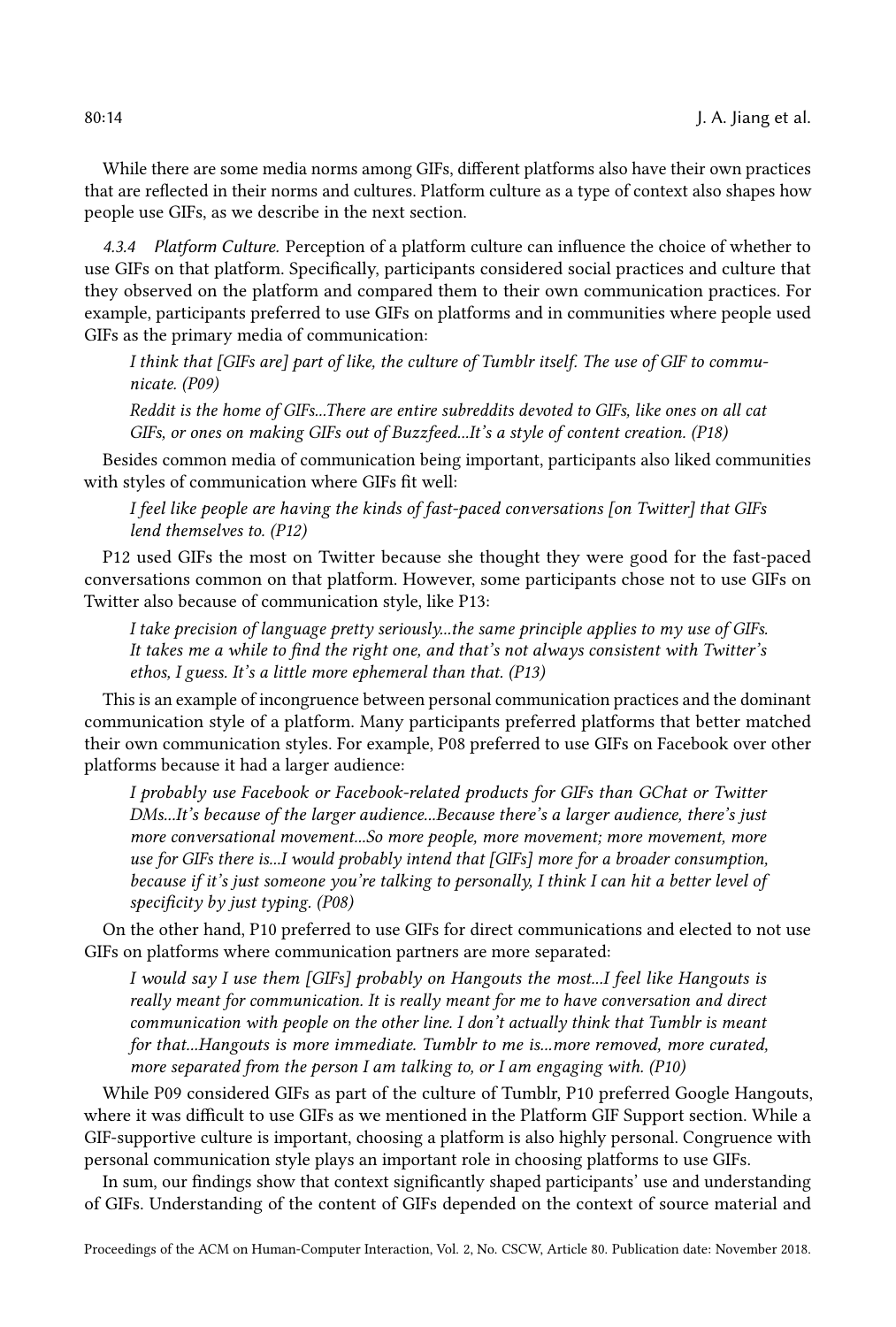communication partner. Understanding of the fact that GIFs can be used to communicate, however, required the context of common practices, which participants saw as generational. While participants considered whether and how their communication partners would understand the GIF on an individual level, they also took into account community cultures and how well a platform matched their own communication style.

## 5 DISCUSSION

Through the stories we heard, we found that participants had complicated communication practices and experiences with GIFs. While participants try to find the "perfect one" to portray a wide range of nuanced emotions, our data highlights the challenges participants encountered as well, both in sending and in interpreting GIFs. Viewed through the lens of Clark's common ground, these challenges can be seen as the result of inadequate shared understanding. People want to find the perfect GIF that reflects established common ground with their communication partners, but miscommunication with GIFs often happens as a result of inadequate context of source material, interpersonal relationship, or the media itself. In this section, we first discuss the benefits and challenges of using GIFs, and then discuss design implications for nonverbal communication where shared context is salient. Building on our analysis, we argue that the design space for GIFs should not be limited to system interactions and mechanics alone. Rather, interpersonal contexts are so central to use and interpretation that they should be a primary consideration when studying and designing interactions with GIFs.

# 5.1 The Benefits and Challenges of GIFs

While participants used GIFs in similar ways to emoji [\[14,](#page-18-11) [23\]](#page-18-12), we also found that participants appreciated how GIFs could convey more complex ideas and emotions, and how they signaled effort and engagement in the conversation. Participants tried to find the perfect GIFs to communicate not only these GIFs' evident meaning on the surface, but also personal common ground, such as "inside jokes" or unique experiences specific to communication partners, and communal common ground such as a reference to a movie that they watched together or belonging to the same community. The shared contexts in GIFs became especially salient in times of technology failure. When unable to find the perfect GIF in search engines, participants still managed to refer to the GIF they wanted by using text as a short-hand to convey the shared context, leveraging the personal common ground of a frequently used GIF with that communication partner. The ability of GIFs to communicate shared contexts may also explain why they can take communication to "another level."

On the other hand, the multiple contexts we have discussed that GIFs leverage also limit who can participate in and understand communication with GIFs. While previous work showed miscommunication can result from technical incompatibility, for example, interpretations of emoji might vary because the same emoji can look different on different platforms [\[30\]](#page-18-2), we found that miscommunication of GIFs often resulted from misinterpretation of contexts and inadequate common ground. For example, participants anticipated unsuccessful GIF communication with older generations due to the lack of communal common ground of what a GIF is and why GIFs are used in communication. Without knowing the concept of and norms around GIFs, older generations would notice that something was said. However, they would not understand GIFs as a popular way to communicate and that what a GIF portrays is "supposed to be like me doing it." This lack of understanding would therefore cause potential communication breakdown.

Even those familiar with GIFs and who know how it is used can experience miscommunication with GIFs due to a lack of context of source material and interpersonal relationship. Jane's story demonstrates this kind of miscommunication with GIFs: while Jane thought she was expressing happiness, her friend interpreted the GIF with the deeper context of source material that references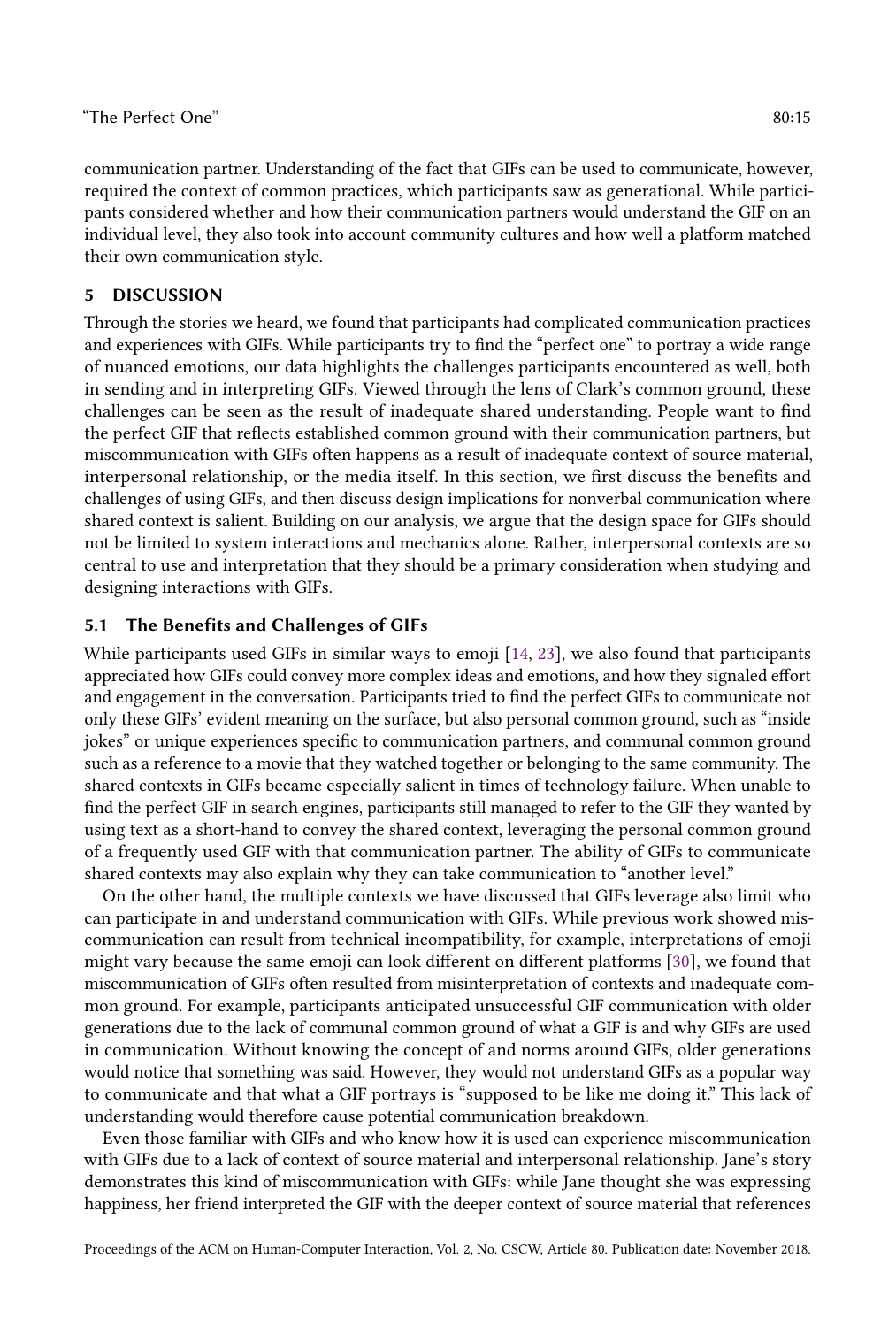marijuana use. In this case, the misinterpretation of context is caused by both a lack of communal common ground—Jane did not know the GIF's cultural reference, while the communication partner did—and a lack of personal common ground—the communication partner did not know Jane's unfamiliarity with the cultural reference.

Similarly, participants shared their confusion about cultural references in GIFs. Successful communication with GIFs often required communication partners to have established personal and communal common grounds in order to perfectly align multiple layers of contexts, which can be difficult, as participants' stories showed. At the same time, because GIFs are interpreted through multiple contexts, they can be interpreted in more diverse ways and are easier to misinterpret under a lack of common ground. This challenge of GIFs can easily confuse people unfamiliar with GIFs. Our interviews focused on those familiar with GIFs, and as a result we can only speculate on how non-users of GIFs feel when receiving GIFs. However, we do know that our participants limited their use of GIFs to communication partners they thought would understand GIFs, effectively limiting who can benefit.

As a context-dependent media, GIFs are a double-edged sword. Sending GIFs with shared contexts, which comes from established common ground, can enhance communication, while using GIFs without shared context can be detrimental. A potential way to deal with this tradeoff is for people to only use a GIF when they are certain their communication partners have a common ground through which to interpret the image. However, such meticulousness may not be compatible with either the fast-paced conversations that GIFs lend themselves to or the purpose they are typically used for—to make conversations interesting and funny. These affordances and challenges suggest GIFs are a uniquely nuanced form of nonverbal communication.

#### 5.2 Communicating Context

Compared to other communication media such as text or emoji, GIFs derive much of their meaning from context. While emoji's meanings can also be impacted by context, emoji as a set of generic symbols do not make their context salient; GIFs, on the other hand, actively invite people to go beyond their obvious meanings and discover deeper meanings that come from multiple layers of context. Beyond the technical and cultural savvy on which GIFs rely, participants discussed how specific interpersonal relationships shaped their use (and non-use) of GIFs, and ultimately much of their affective appeal.

Miltner and Highfield [\[31\]](#page-18-0) argue that decontextualization of GIFs from their original source material results in a polysemic quality, enabling a variety of different interpretations for different communities. Our analysis supports their claims, but also highlights the importance of a subsequent step: re-contextualizing GIFs within specific interpersonal relationships. Interpersonal context is not lost in GIFs or displaced by the source material. In talking with people about their experiences and practices, we find it is through the sharing of GIFs that interpersonal contexts can be established, deepened, and reinforced. The polysemic GIF, when used within an interpersonal context, can suture the conversation partners around an established shared understanding of the GIF that can be specific to that interpersonal relationship. Just as memes gain additional layers of meaning as they circulate, GIFs can gain meaning distinct to the specific interpersonal context. Just as memes create in-group/out-group distinctions for those "in the know," GIFs provide a flexible and highly appropriable channel for communication partners.

Sociolinguistic scholarship suggests language does not simply communicate information but also establishes and maintains relationships [\[43\]](#page-19-17); we found people used GIFs in the same way. In many cases, participants described using GIFs to communicate precisely even though the media often provides ambiguity. While previous work has focused on the affordances and richness of the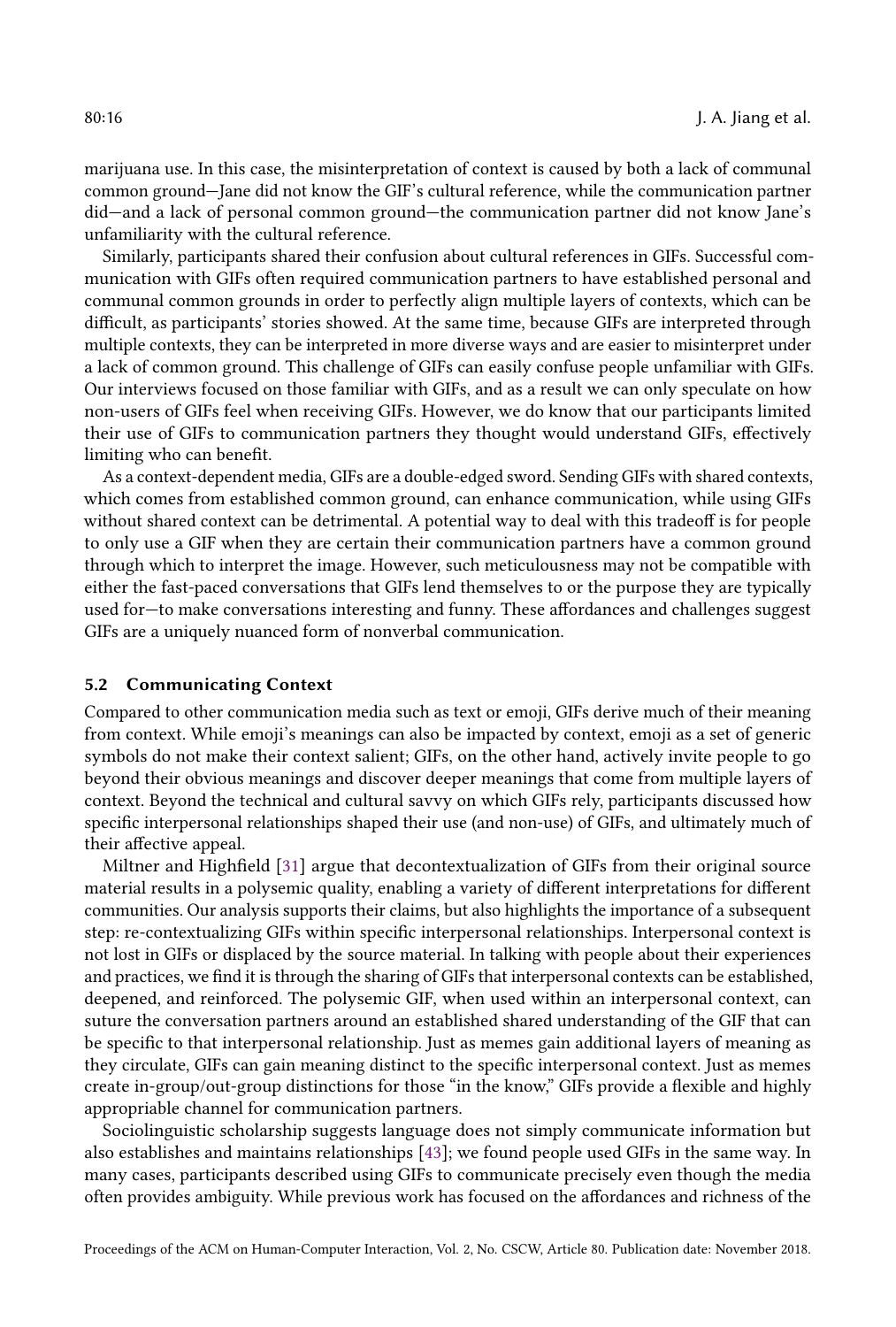media in expression and interpersonal communication [\[8\]](#page-17-1), we found participants both leveraging and reproducing the interpersonal context through GIFs.

The affective appeal described by our participants, then, is based on more than just the expression of emotions. It is also the result of familiarity and intimacy that GIFs perform within the interpersonal relationship, and through which they gain their significance. For these reasons, interpersonal context should be a primary consideration when designing for GIFs.

#### 5.3 Designing for Context

The challenges participants faced in using GIFs suggest design opportunities for nonverbal communication where shared context is salient. However, our findings suggest that the design solution might be more complex than simply adding a feature. Participants were frustrated by the complex processes required to insert GIFs on platforms without GIF search engines, and the underwhelming search results on platforms that have them. An intuitive solution would be to incorporate GIF search engines into those platforms, and to rank commonly used GIFs higher for potentially better search results. However, participants wanted the GIF to be "perfect"—perfect for the communication partner, the emotion, and the platform, and our findings suggest that it is the shared context that makes a GIF "perfect." In other words, different GIFs are appropriate for different conversations and interpersonal relationships. Communication partners and community cultures can also imbue GIFs with meanings that differ from their common interpretations. These nuances in communication may apply to areas other than GIFs and be generalized to the broader genre of nonverbal communication.

The importance of context reframes the design space of this media type to include consideration of the context itself. Therefore, while supporting transactional needs when communicating with GIFs (e.g., search keyboards) would certainly be well received, the full design space (albeit a more challenging space) should include the complex social contexts and common grounds that people have, besides technological features that would be easy to use. We can consider design opportunities that support different kinds of context and common ground: to support contexts of communication partners, GIF keyboards may want to recommend GIFs frequently used with each other to leverage the personal common ground, rather than across all conversations. To support context from source material or platform culture, designs could crowdsource and show different explanations of GIFs in different communities where the GIFs are used, leveraging communal common ground.

To support the context of media norms, we want to point out that while we would expect that this type of context would be the easiest and the most intuitive for people to adopt, design solutions beyond making the GIFs available and encouraging people to use them are difficult. While a simple example, a design opportunity could be a tooltip that prompts people to send a GIF when they receive one, and then prompts them GIFs under emotion categories to show that emotions can be associated with a media type like GIF.

## 5.4 Limitations & Future Work

There are some limitations to this study. First, we want to emphasize that many of our statements about participants' communication partners, especially their parents, are based on the participants' perceptions. We also only conducted interviews with experienced GIF users, who may have a biased view in favor of GIFs. A closer look at the experiences and practices of communication pairs, parents, as well as inexperienced GIF users will provide a fuller picture of the nuances of communication with GIFs, which we leave for future work.

Second, this work does not address the impact of cultural contexts, which prior work has shown to impact nonverbal communication media other than GIFs [\[28,](#page-18-14) [33,](#page-19-6) [34\]](#page-19-7). Therefore, our future work also includes an investigation of how cultural contexts impact communication with GIFs.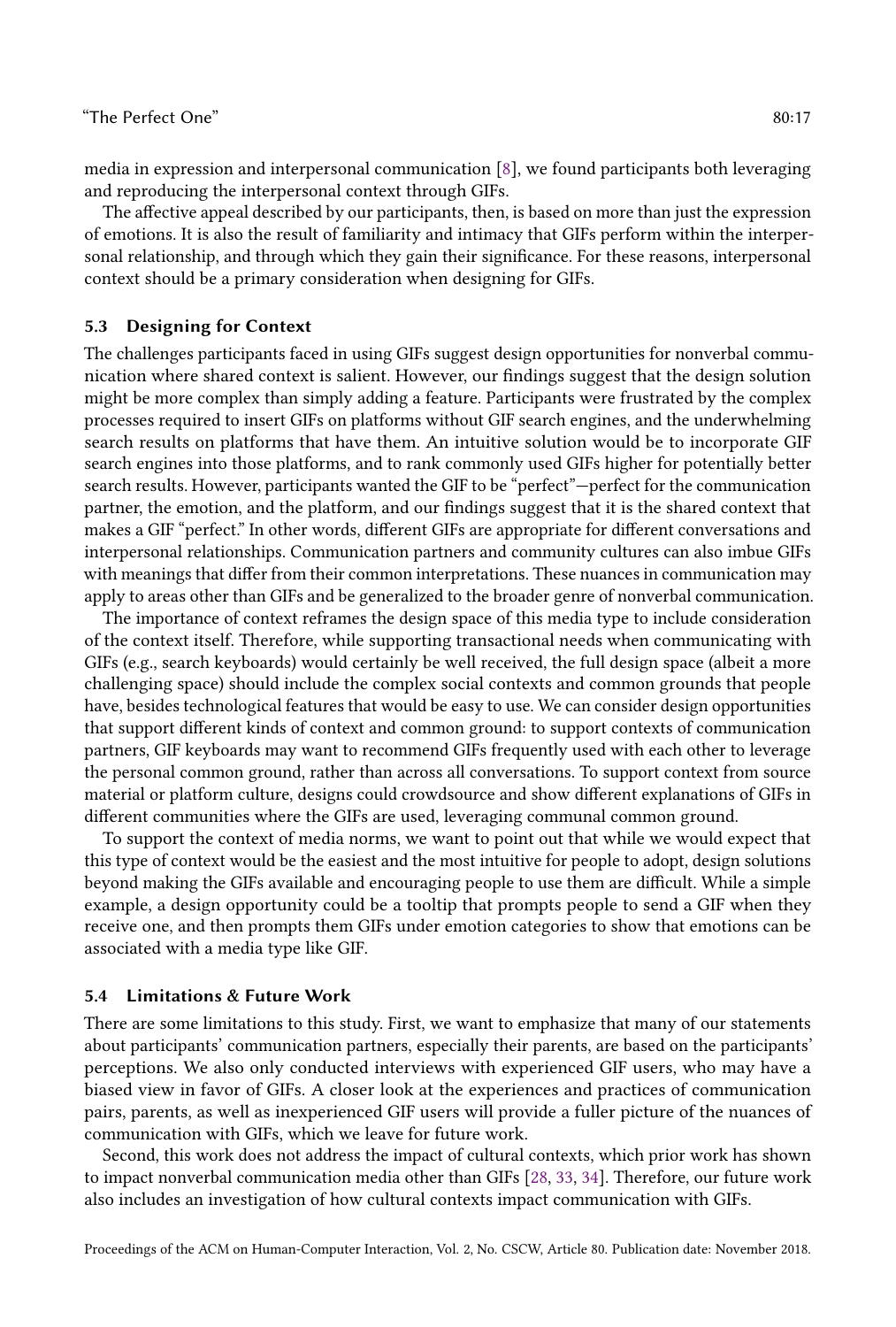One of our goals in our initial, exploratory work was to uncover the interesting insights that could be further explored in future CSCW work that could go deeper on individual aspects of GIF use, such as under certain interpersonal context or platform context—how do romantic partners use GIFs? Or how has GIF use on Reddit changed over time? We hope that our findings help motivate additional contributions in this space.

## 6 CONCLUSION

In this exploratory study, we examined the nuances and challenges in people's communication experiences with GIFs through in-depth qualitative interviews. We found that participants' communication with GIFs was impacted by technology and context around GIFs—both for good and for bad.

This research provides two main contributions. The first contribution lies in our deeper understanding of people's miscommunication experiences with GIFs, situated with their nuanced communication practices and experiences with the novel communication media. While people used GIFs for their strong expressive power, the contexts that GIFs convey also provide paths to miscommunication when there is a lack of personal or communal common ground. We also contribute design implications for nonverbal communication media that rely on shared contexts, suggesting that accounting for people's social context and common ground is just as important as designing for easy access to a communication feature.

## ACKNOWLEDGMENTS

We would like to thank the reviewers for their significant time and care in improving this paper. We would also like to thank Jeremy Birnholtz, Colleen Jankovic, Bryan Semaan, and the HCC community at CU Boulder for their immensely valuable feedback on the paper. The first author thanks Arcadia Zhang for her endless support and feedback during the paper writing process. Finally, we would like to thank all GIF users and especially our participants, who have made GIFs such a fascinating topic to study.

## REFERENCES

- <span id="page-17-4"></span>[1] [n. d.]. Emoji, Emoji, What for Art Thou? | Lebduska | Harlot: A Revealing Look at the Arts of Persuasion. ([n. d.]). <http://harlotofthearts.org/index.php/harlot/article/view/186/157>
- <span id="page-17-6"></span>[2] [n. d.]. Send and save GIFs with the Messages app on your iPhone, iPad, or iPod touch. ([n. d.]). [https://support.apple.](https://support.apple.com/en-us/HT207179) [com/en-us/HT207179](https://support.apple.com/en-us/HT207179)
- <span id="page-17-2"></span>[3] 2015. Emojineering Part 1: Machine Learning for Emoji Trends. (May 2015). [https://engineering.instagram.com/](https://engineering.instagram.com/emojineering-part-1-machine-learning-for-emoji-trendsmachine-learning-for-emoji-trends-7f5f9cb979ad) [emojineering-part-1-machine-learning-for-emoji-trendsmachine-learning-for-emoji-trends-7f5f9cb979ad](https://engineering.instagram.com/emojineering-part-1-machine-learning-for-emoji-trendsmachine-learning-for-emoji-trends-7f5f9cb979ad)
- <span id="page-17-7"></span>[4] 2016. Google Keyboard on Android 7.1+ Already Supporting GIFs in Google's Messenger App. (Oct. 2016). [http:](http://www.droid-life.com/2016/10/20/android-7-1-gifs/) [//www.droid-life.com/2016/10/20/android-7-1-gifs/](http://www.droid-life.com/2016/10/20/android-7-1-gifs/)
- <span id="page-17-3"></span>[5] 2017. Emoji. (Sept. 2017). <https://en.wikipedia.org/w/index.php?title=Emoji&oldid=800770127> Page Version ID: 800770127.
- <span id="page-17-0"></span>[6] James Ash. 2015. Sensation, Networks, and the GIF: Toward An Allotropic Account of Affect. In Networked Affect. The MIT Press, Cambridge, MA, 119–134.
- <span id="page-17-8"></span>[7] Daniel Avrahami and Scott E. Hudson. 2006. Responsiveness in Instant Messaging: Predictive Models Supporting Inter-personal Communication. In Proceedings of the SIGCHI Conference on Human Factors in Computing Systems (CHI '06). ACM, New York, NY, USA, 731–740. <https://doi.org/10.1145/1124772.1124881>
- <span id="page-17-1"></span>[8] Saeideh Bakhshi, David A. Shamma, Lyndon Kennedy, Yale Song, Paloma de Juan, and Joseph 'Jofish' Kaye. 2016. Fast, Cheap, and Good: Why Animated GIFs Engage Us. In Proceedings of the 2016 CHI Conference on Human Factors in Computing Systems (CHI '16). ACM, New York, NY, USA, 575–586. <https://doi.org/10.1145/2858036.2858532>
- <span id="page-17-5"></span>[9] Elli Bourlai and Susan C. Herring. 2014. Multimodal Communication on Tumblr: "I Have So Many Feels!". In Proceedings of the 2014 ACM Conference on Web Science (WebSci '14). ACM, New York, NY, USA, 171–175. [https://doi.org/10.1145/](https://doi.org/10.1145/2615569.2615697) [2615569.2615697](https://doi.org/10.1145/2615569.2615697)

Proceedings of the ACM on Human-Computer Interaction, Vol. 2, No. CSCW, Article 80. Publication date: November 2018.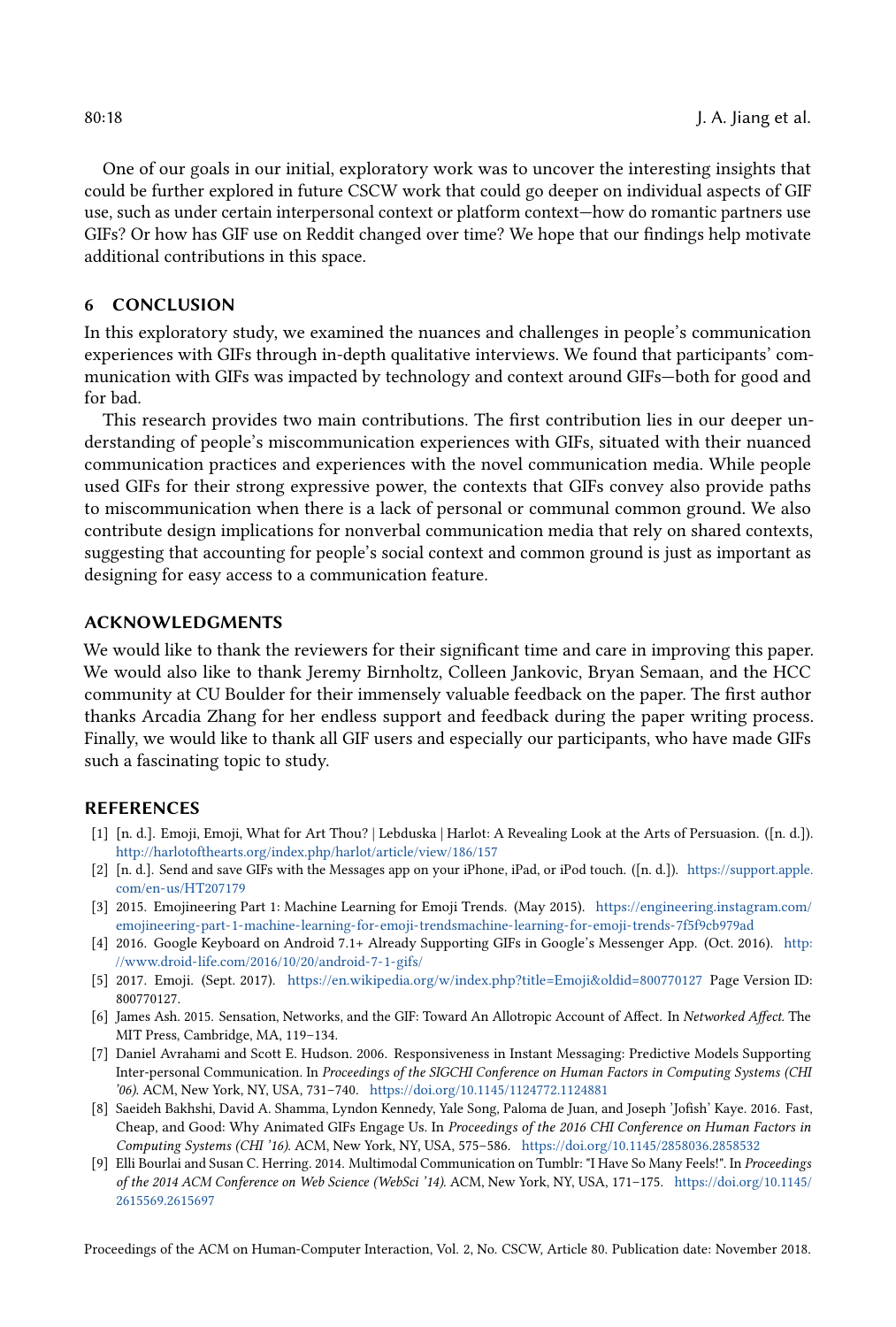- <span id="page-18-17"></span>[10] Virginia Braun and Victoria Clarke. 2006. Using thematic analysis in psychology. Qualitative Research in Psychology 3, 2 (Jan. 2006), 77–101. <https://doi.org/10.1191/1478088706qp063oa>
- <span id="page-18-7"></span>[11] H. Clark and C. Marshall. 1981. Definite Knowledge and Mutual Knowledge. In Elements of Discourse Understanding, A. Joshi, Bruce H. Weber, and Ivan A. Sag (Eds.). Cambridge University Press.
- <span id="page-18-6"></span>[12] Herbert H. Clark and Susan E. Brennan. 1991. Grounding in Communication. In Perspectives on Socially Shared Cognition, Lauren Resnick, Levine B, M. John, Stephanie Teasley, and D. (Eds.). American Psychological Association, 13–1991.
- <span id="page-18-21"></span>[13] Herbert H. Clark and Edward F. Schaefer. 1989. Contributing to discourse. Cognitive Science 13, 2 (April 1989), 259–294. [https://doi.org/10.1016/0364-0213\(89\)90008-6](https://doi.org/10.1016/0364-0213(89)90008-6)
- <span id="page-18-11"></span>[14] Henriette Cramer, Paloma de Juan, and Joel Tetreault. 2016. Sender-intended Functions of Emojis in US Messaging. In Proceedings of the 18th International Conference on Human-Computer Interaction with Mobile Devices and Services (MobileHCI '16). ACM, New York, NY, USA, 504–509. <https://doi.org/10.1145/2935334.2935370>
- <span id="page-18-9"></span>[15] Eli Dresner and Susan C. Herring. 2010. Functions of the Nonverbal in CMC: Emoticons and Illocutionary Force. Communication Theory 20, 3 (Aug. 2010), 249–268. <https://doi.org/10.1111/j.1468-2885.2010.01362.x>
- <span id="page-18-18"></span>[16] Charles Goodwin. 1986. Between and within: Alternative Sequential Treatments of Continuers and Assessments. Human Studies 9, 2/3 (1986), 205–217. <http://www.jstor.org/stable/20008967>
- <span id="page-18-15"></span>[17] Tim Highfield and Tama Leaver. 2016. Instagrammatics and digital methods: studying visual social media, from selfies and GIFs to memes and emoji. Communication Research and Practice 2, 1 (Jan. 2016), 47–62. [https://doi.org/10.1080/](https://doi.org/10.1080/22041451.2016.1155332) [22041451.2016.1155332](https://doi.org/10.1080/22041451.2016.1155332)
- <span id="page-18-8"></span>[18] Albert H. Huang, David C. Yen, and Xiaoni Zhang. 2008. Exploring the potential effects of emoticons. Information & Management 45, 7 (Nov. 2008), 466–473. <https://doi.org/10.1016/j.im.2008.07.001>
- <span id="page-18-1"></span>[19] Mike Isaac. 2015. For Mobile Messaging, GIFs Prove to Be Worth at Least a Thousand Words. The New York Times (Aug. 2015). [http://www.nytimes.com/2015/08/04/technology/gifs-go-beyond-emoji-to-express-thoughts-without-words.](http://www.nytimes.com/2015/08/04/technology/gifs-go-beyond-emoji-to-express-thoughts-without-words.html) [html](http://www.nytimes.com/2015/08/04/technology/gifs-go-beyond-emoji-to-express-thoughts-without-words.html)
- <span id="page-18-3"></span>[20] Jialun "Aaron" Jiang, Jed R. Brubaker, and Casey Fiesler. 2017. Understanding Diverse Interpretations of Animated GIFs. In Proceedings of the 2017 CHI Conference Extended Abstracts on Human Factors in Computing Systems (CHI EA '17). ACM, New York, NY, USA, 1726–1732. <https://doi.org/10.1145/3027063.3053139>
- <span id="page-18-19"></span>[21] Yoram M. Kalman and Sheizaf Rafaeli. 2011. Online Pauses and Silence: Chronemic Expectancy Violations in Written Computer-Mediated Communication. Communication Research 38, 1 (Feb. 2011), 54–69. [https://doi.org/10.1177/](https://doi.org/10.1177/0093650210378229) [0093650210378229](https://doi.org/10.1177/0093650210378229)
- <span id="page-18-20"></span>[22] Yoram M. Kalman, Lauren E. Scissors, Alastair J. Gill, and Darren Gergle. 2013. Online chronemics convey social information. Computers in Human Behavior 29, 3 (May 2013), 1260–1269. <https://doi.org/10.1016/j.chb.2012.12.036>
- <span id="page-18-12"></span>[23] Ryan Kelly and Leon Watts. 2015. Characterising the inventive appropriation of emoji as relationally meaningful in mediated close personal relationships. In Experiences of Technology Appropriation: Unanticipated Users, Usage, Circumstances, and Design. University of Bath. <http://opus.bath.ac.uk/46780/>
- <span id="page-18-4"></span>[24] Sara Kiesler, Jane Siegel, and Timothy W. McGuire. 1984. Social psychological aspects of computer-mediated communication. American Psychologist 39, 10 (1984), 1123–1134. <https://doi.org/10.1037/0003-066X.39.10.1123>
- <span id="page-18-10"></span>[25] Tonia Lanchantin, Aurélie Simoës-Perlant, and Pierre Largy. 2012. The case of Digital Writing in Instant Messaging: When cyber written productions are closer to the oral code than the written code. Psychnology 10 (Dec. 2012), 187–214.
- <span id="page-18-5"></span>[26] Martin Lea and Russell Spears. 1992. Paralanguage and social perception in computer-mediated communication. Journal of Organizational Computing 2, 3-4 (Jan. 1992), 321–341. <https://doi.org/10.1080/10919399209540190>
- <span id="page-18-13"></span>[27] Joon Young Lee, Nahi Hong, Soomin Kim, Jonghwan Oh, and Joonhwan Lee. 2016. Smiley Face: Why We Use Emoticon Stickers in Mobile Messaging. In Proceedings of the 18th International Conference on Human-Computer Interaction with Mobile Devices and Services Adjunct (MobileHCI '16). ACM, New York, NY, USA, 760–766. [https:](https://doi.org/10.1145/2957265.2961858) [//doi.org/10.1145/2957265.2961858](https://doi.org/10.1145/2957265.2961858)
- <span id="page-18-14"></span>[28] Xuan Lu, Wei Ai, Xuanzhe Liu, Qian Li, Ning Wang, Gang Huang, and Qiaozhu Mei. 2016. Learning from the Ubiquitous Language: An Empirical Analysis of Emoji Usage of Smartphone Users. In Proceedings of the 2016 ACM International Joint Conference on Pervasive and Ubiquitous Computing (UbiComp '16). ACM, New York, NY, USA, 770–780. <https://doi.org/10.1145/2971648.2971724>
- <span id="page-18-16"></span>[29] Hannah Miller, Daniel Kluver, Jacob Thebault-Spieker, Loren Terveen, and Brent Hecht. 2017. Understanding Emoji Ambiguity in Context: The Role of Text in Emoji-Related Miscommunication. In Eleventh International AAAI Conference on Web and Social Media. <https://aaai.org/ocs/index.php/ICWSM/ICWSM17/paper/view/15703>
- <span id="page-18-2"></span>[30] Hannah Jean Miller, Jacob Thebault-Spieker, Shuo Chang, Isaac Johnson, Loren Terveen, and Brent Hecht. 2016. "Blissfully Happy" or "Ready toFight": Varying Interpretations of Emoji. In Tenth International AAAI Conference on Web and Social Media. <http://www.aaai.org/ocs/index.php/ICWSM/ICWSM16/paper/view/13167>
- <span id="page-18-0"></span>[31] Kate M. Miltner and Tim Highfield. 2017. Never Gonna GIF You Up: Analyzing the Cultural Significance of the Animated GIF. Social Media + Society 3, 3 (July 2017), 2056305117725223. <https://doi.org/10.1177/2056305117725223>